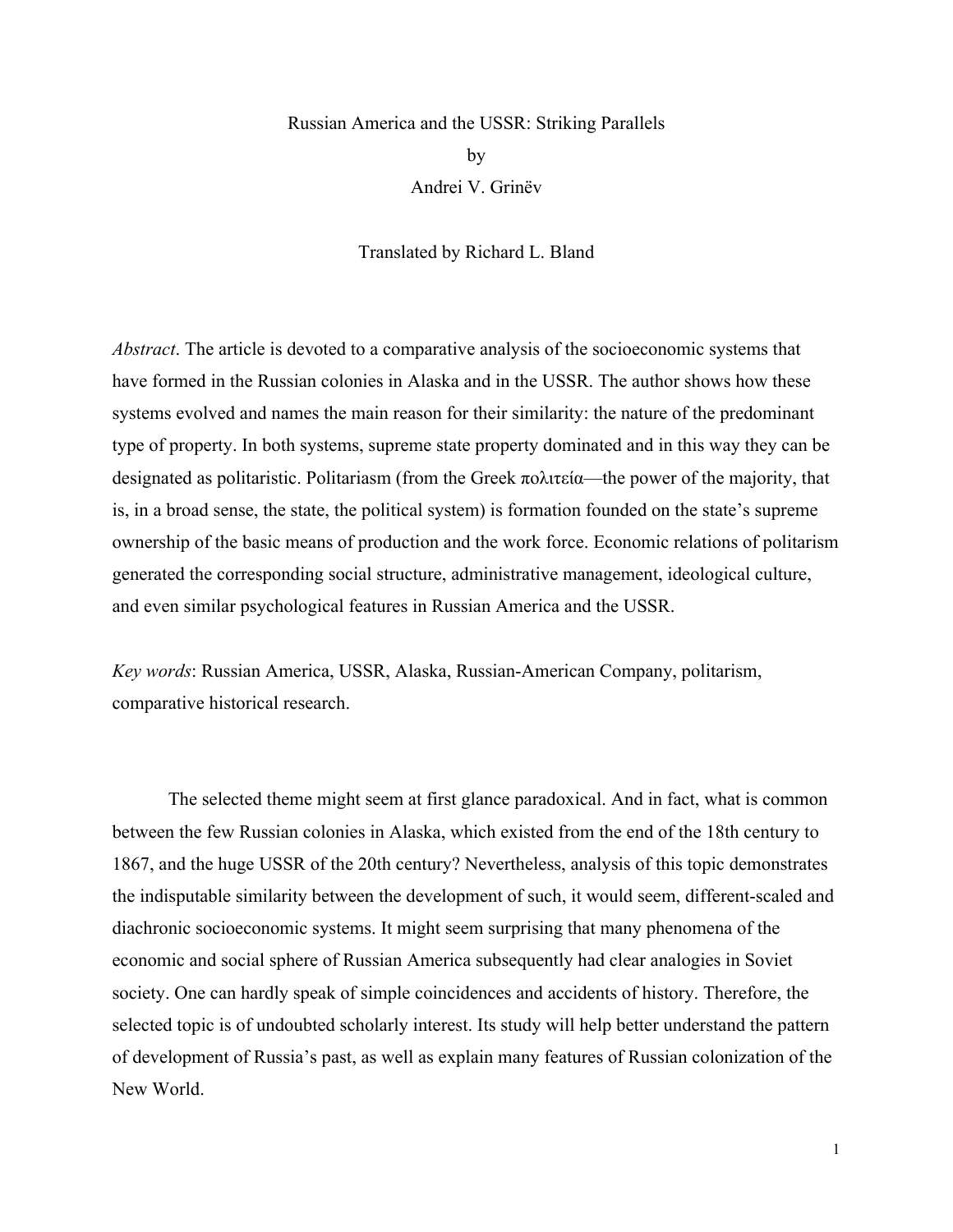The problem of similarity between the socioeconomic development of Russian America and the USSR up to the end of the 1990s has not been an object of special study in Russian or foreign scholarly literature. Some Soviet scholars, if they had guessed about certain analogies of socioeconomic processes that occurred in the Russian colonies in America and in the USSR, were forced to be silent for obvious reasons: a penetrating analysis of this topic could affect their scholarly careers in a most unfortunate way. In fact, in this case, the conclusion would be selfevident that either as early as the 19th century in Russian America "socialism" already existed (which would be obvious nonsense), or there was no socialism at all in the USSR itself. Therefore, only at the end of the 1990s, works appeared that contained references to some socioeconomic parallels between Russian America and the Soviet Union. Thus, the Moscow researcher A. A. Istomin quite correctly pointed out clear similarities in the individual sides of the social life of Russian America and the USSR, but did not, however, provide a clear explanation of this phenomenon (Istomin 1998, 114, 121).

Foreign scholars, some understanding well the problems of the USSR, were entirely unacquainted with the socioeconomic features of Russian America, while those who occupied themselves with the study of the Russian period in the history of Alaska had little idea of the socioeconomic realities of the Soviet Union. Moreover, being in positions of neopositivism, most Western scholars did not seek broad generalizations, confining themselves to careful collection and verification of historical facts. Therefore, foreign researchers could not have brought to mind the existence of the typologically similar features in the development of Russian America and the USSR. If they did cite some parallels, then it was exclusively through comparison of the Russian colonization of Siberia and North America. In this regard, an interesting comparative analysis was made by one of the best foreign specialists on the history of Russian America, the Canadian Professor J. R. Gibson. In the scholar's opinion, in America, in distinction from Siberia, the Russians depended to a greater degree on hunting for and trading furs, with the chief hunted animal being the sea otter, and not the sable. The Russian colonies in the New World had primarily a marine orientation, and only one administrative center—Novo-Arkhangel'sk existed there. If in Siberia the native peoples were relatively easily conquered by the Cossacks (with the exception of the Chukchi), in Alaska the Russians were rendered much more obstinate and fierce resistance, especially by the Tlingit Indians. Another feature in mastering Alaska was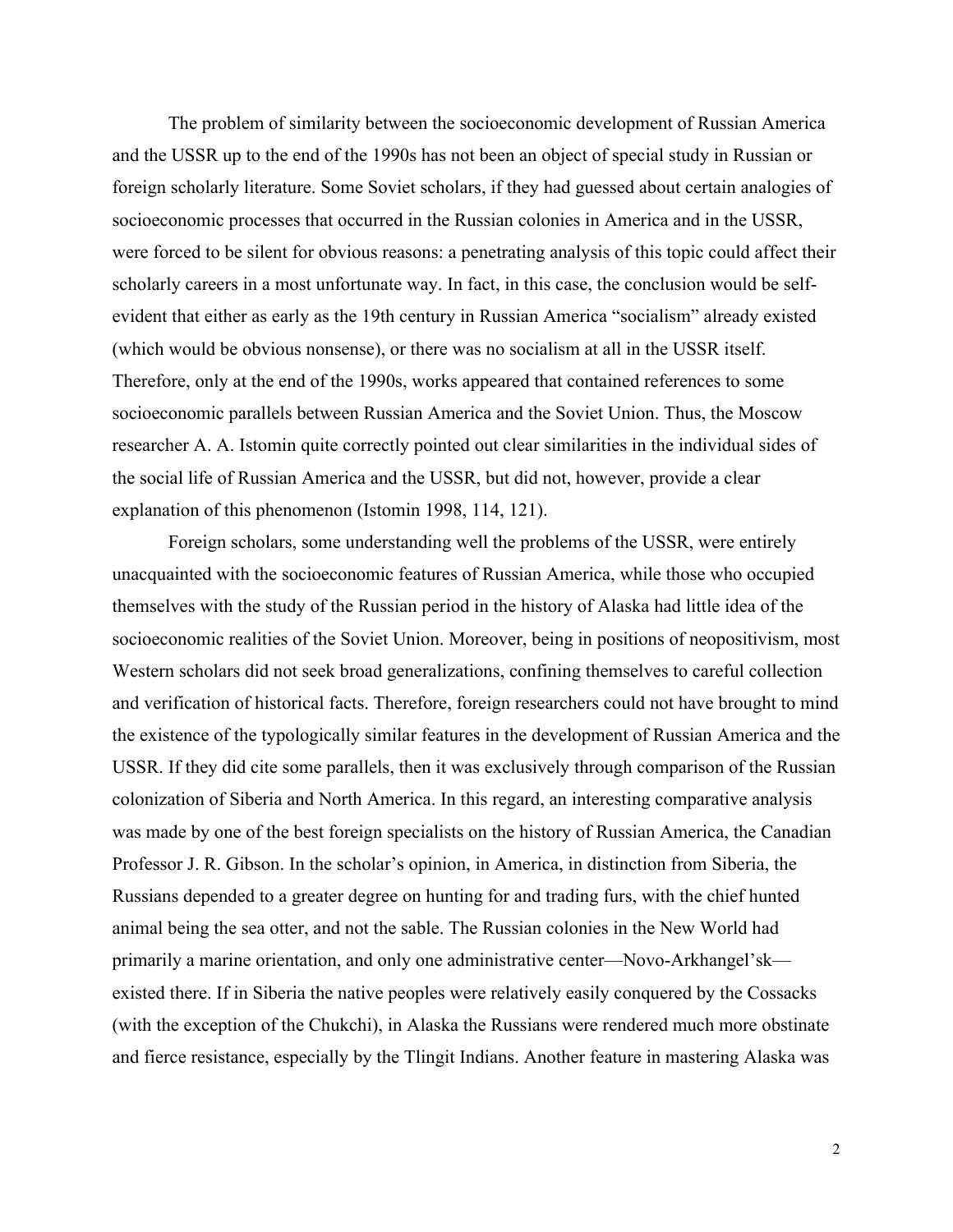the presence of foreign competitors in the English and Americans, which the Siberian land did not know (Gibson 1978, 48, 57; 1987, 32–40; 1990, 77).

For their part, Soviet and some post-Soviet historians willingly compared Russian colonization with that of the Spanish and especially the Anglo-American. From their point of view, the first was a purely progressive process, fundamentally different from the rapacious and predatory colonization of America by other European powers (Efimov 1971a, 165; Lyapunova 1985, 294; Mironov 2007, 63–5; Volynchuk and Shvedov 2011, 143; see also Grinëv1994, 163– 7; 2002, 112–21). From the point of view of the adherents to this concept, the "progressiveness" was due especially to the democratic composition of the Russian colonists, whose attitude toward the native population of Alaska and the Aleutian Islands was much more humane than relations toward the Indians by the Spanish or English. Another argument in favor of the "progressiveness" was the multifaceted character of the economic opening up of Russian America, in comparison, for example, with the activities of the British Hudson's Bay Company or the Danish Royal Greenland Trading Company, which were occupied allegedly exclusively with commercial robbery of the natives. A different thing was the monopolistic Russian-American Company (RAC), founded in 1799 for comprehensive development of Alaska, with shipbuilding and metallurgical, tannery, and woodworking production established there. For the authors of the concept of "progressiveness," the Russian-American Company was "an exception to the rules of that time" (Zolotarevskaya, Blomkvist, and Lipshits 1959, 101; Agranat 1971, 188; 1997, 53–5). Recently, a view of Russian colonization of Alaska as an event of the modern era has been encountered (the epoch of Enlightenment), with it resembling the Western models of colonialism in the 19th century, in distinction from the former Muscovite development of Siberia in the 17th century (Schweitzer Golovko, and Vakhtin 2013: 430–1).

Thus, Russian and foreign specialists have conducted comparative analysis either by comparing Russian colonization of Siberia and Alaska, or by comparing the latter with colonization of America by Spain, England, or the United States. We will try to go beyond the current scientific paradigm and examine the problem of similarity and difference between the socioeconomic systems, which were formed in Russian America and the USSR, paying attention also to parallels in their historical evolution.

We begin with Russian America, which historically preceded the appearance of the Soviet Union. The main core of possessions of Russia in the New World was the territory of the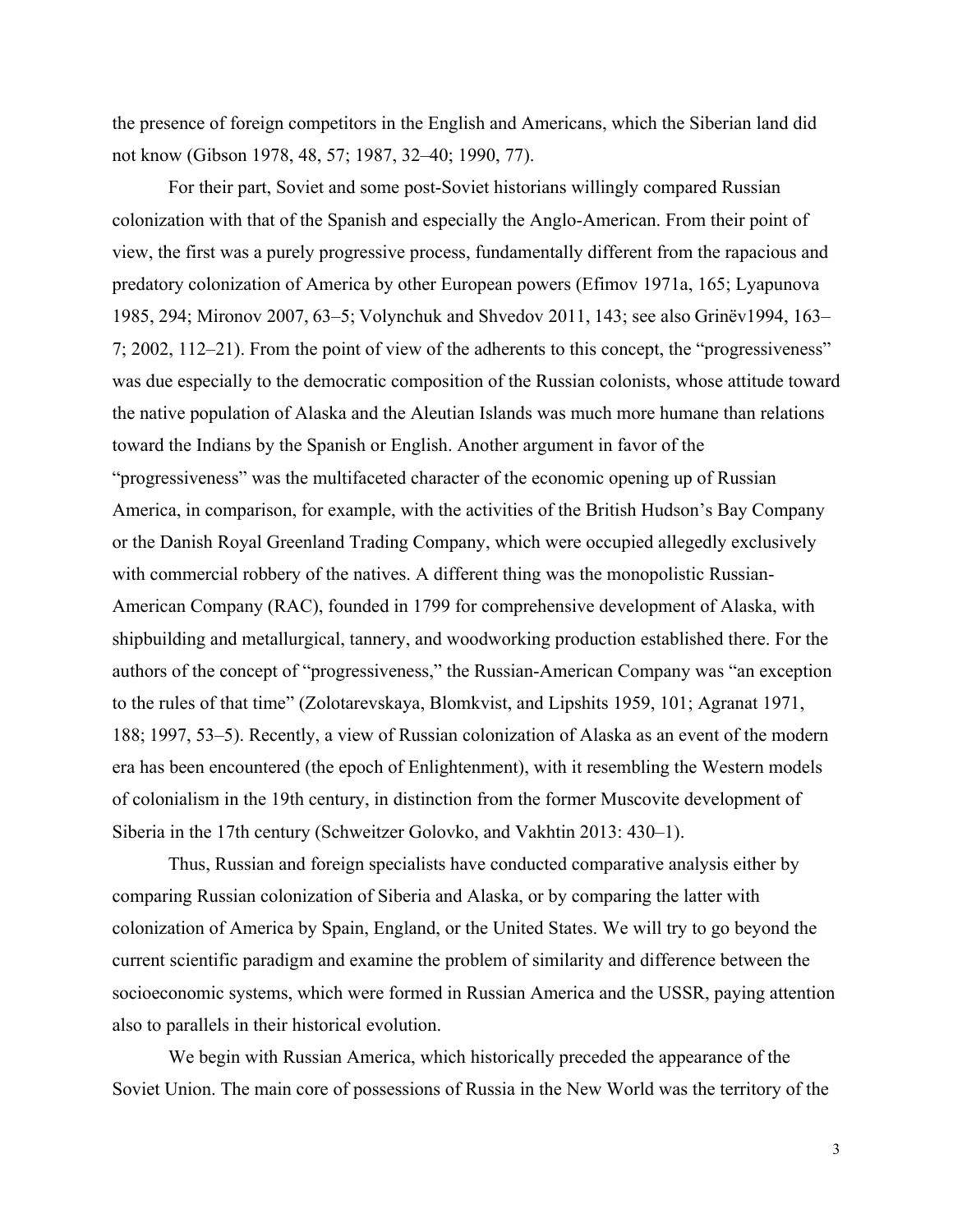modern American state of Alaska.<sup>1</sup> The severe nature of this inhospitable land could not support the development there of agriculture and stock breeding. The chief occupation of the local residents—Aleuts, Eskimos, and Indians—was fishing, coastal sea mammal hunting, and inland hunting. These aspects—the features of the natural environment and sociocultural specifics of the local population—left a conspicuous imprint on the character of Russian colonization of the New World. Another factor played no less, if not a larger, role in this question: the social system of the country that carried out the colonization. Here it is necessary to clarify that Russia of the 18th–19th centuries was, in our view, not a feudal state, as it is traditionally considered to be in Russian historiography, but rather a politaristic one, with the presence, however, of two socioeconomic sub-systems—a feudal one and, gradually gaining strength, a capitalistic one (Grinëv and Iroshnikov 1998, 36–46). Characteristic for a politarian system is the state's supreme ownership of the basic means of production and the direct producer (Semenov 1988, 59–68; 1993; 2008). It is this system that was reproduced in the Russian colonies in the New World, though, of course, it had a clearly pronounced specificity (Grinëv 1996, 62–3; 2016).

How did politarism arise in Russian America and the Soviet Union? Here it is possible to speak of a similar trend of gradual transformation of capitalistic relations into politaristic ones with the active influence of the state. However, if early capitalistic trends were inherent in Russian America in the beginning period, for Russia at beginning of the 20th century it was the relationship of mature monopolistic capitalism (in the industrial sector of the economy). Nevertheless, the result was the same: the ultimate victory of politarism in both Russian America and the USSR. We will touch on this question in some detail.

The foundation of Russian America was laid by representatives of a nascent capitalist system in Russia—enterprising Siberian merchants and promyshlenniki. They rushed to the Aleutian Islands after the return to Kamchatka of members of the V. I. Bering-A. I. Chirikov expedition (1741–1742), who brought with them a large number of valuable furs from the newly discovered lands in the east. Beginning in 1743, merchant ships sailed almost annually from Kamchatka or Okhotsk over the ocean and often returned with rich cargos of furs (especially

<sup>&</sup>lt;sup>1</sup> A small Russian enclave in California also belonged to Russian America—the Ross settlement (Fort Ross), which existed for about 30 years (1812–1840) in the territory of the modern state of California near San Francisco. In addition, before the sale of Alaska to the United States, the Commander Islands were also included in Russian America.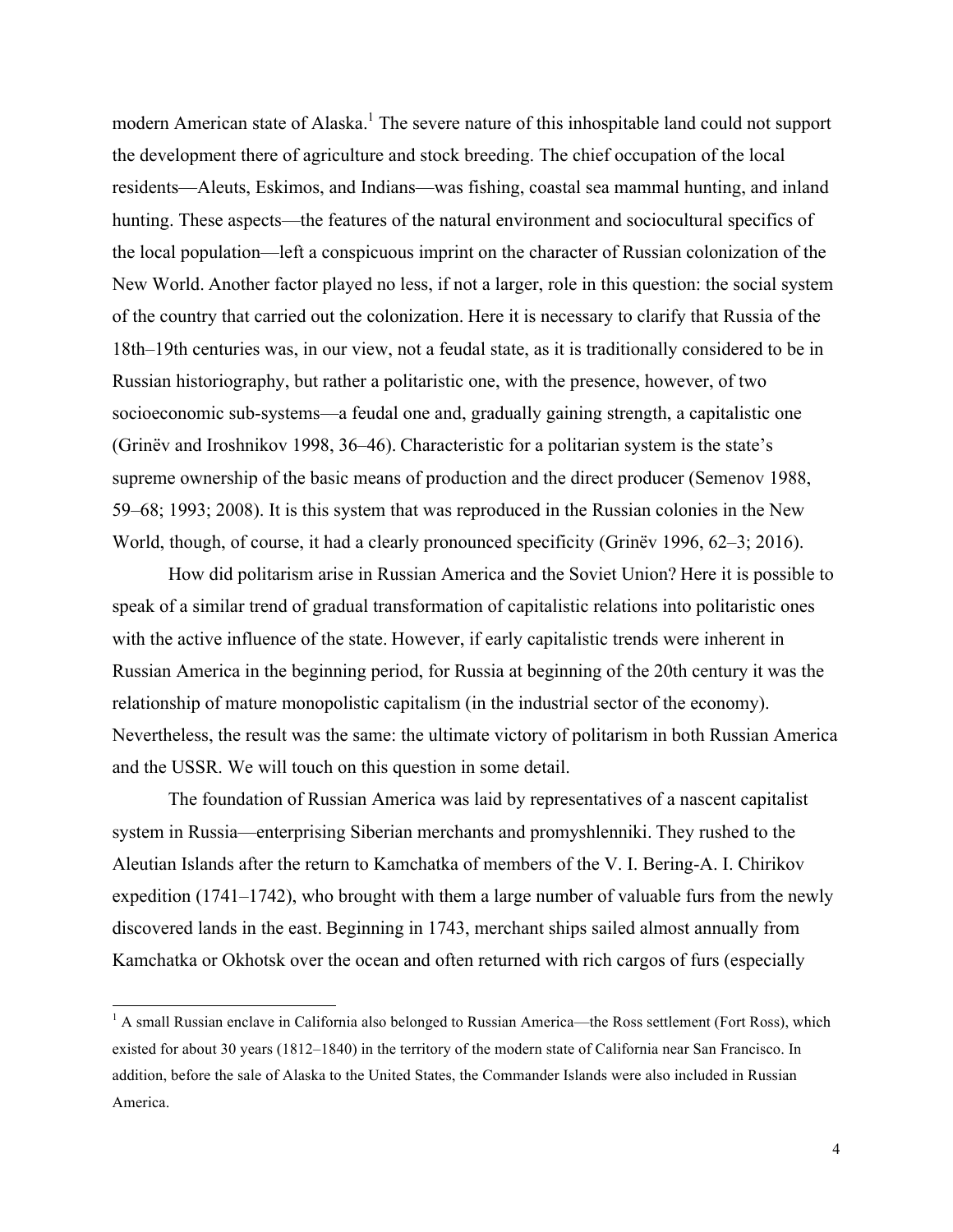valuable were sea otter hides). In spite of the fact that outfitting these ships and hiring crews were carried out at private expense, no ship had the right to leave its home port without permission from state authorities. And the latter sent an "eye of the sovereign" on the merchant ships, usually in the person of a Kamchatka sergeant or a Cossack, designated to monitor the behavior of the crew and oversee the collection of tribute from the Aleuts. By itself, the tribute (in furs) both in the Aleutian Islands and in Siberia was a demonstration of the personal dependence of the once-free natives on the Russian tsar (that is, the state). A special "receipt book" was provided to each merchant ship for recording the tribute payments and the total number of the native population (AVPRI. F. RAK. Op. 888. D. 20. L. 118 ob.–120). The account of the "tribute" and "tax" population with the aid of censuses had an important economic basis: the state had to know about its human resources for more complete collection of surplus products by means of imposition of dues, taxes, and labor services.

The special role of the state was emphasized in many documents connected with the hunting-trading expeditions to the Aleutian Islands and Alaska. For example, in the report of mariner Ivan Korovin, who set off in 1762 to the Aleutian Islands on a ship of the Irkutsk merchant Nikifor Trapeznikov, it said that this trip was necessary "[...] for the spread of the Russian empire of her imperial majesty and the trusted state benefit toward increase of her imperial majesty's interest, toward bringing into citizenship under the high autocratic hand of her imperial majesty over the non-tribute-paying people of the sea islands found to tribute payment, and especially to search for some similarly useful benefits for the state" (Andreev 1948, 120). Of course, in actuality the main goal of any merchant expedition was the procurement of valuable furs. But in the official papers it was necessary to declare as primary the more noble task of "zeal" in the interests of the state, in which Russia always stood above private interests. Interested in the search for new lands, of course, were both the promyshlenniki themselves and the merchants: depletion of fur resources in the places of the previous intensive hunt forced them to search for new ones, and coming in contact with new peoples opened up good trading prospects. Here, the interests of the merchants, promyshlenniki, and the state objectively coincided. The royal authorities received tribute from the natives and taxes from the development of the hunting and trading on the Pacific islands, through which private efforts and capital were joined to the Russian scepter. Therefore, the most successful entrepreneurs received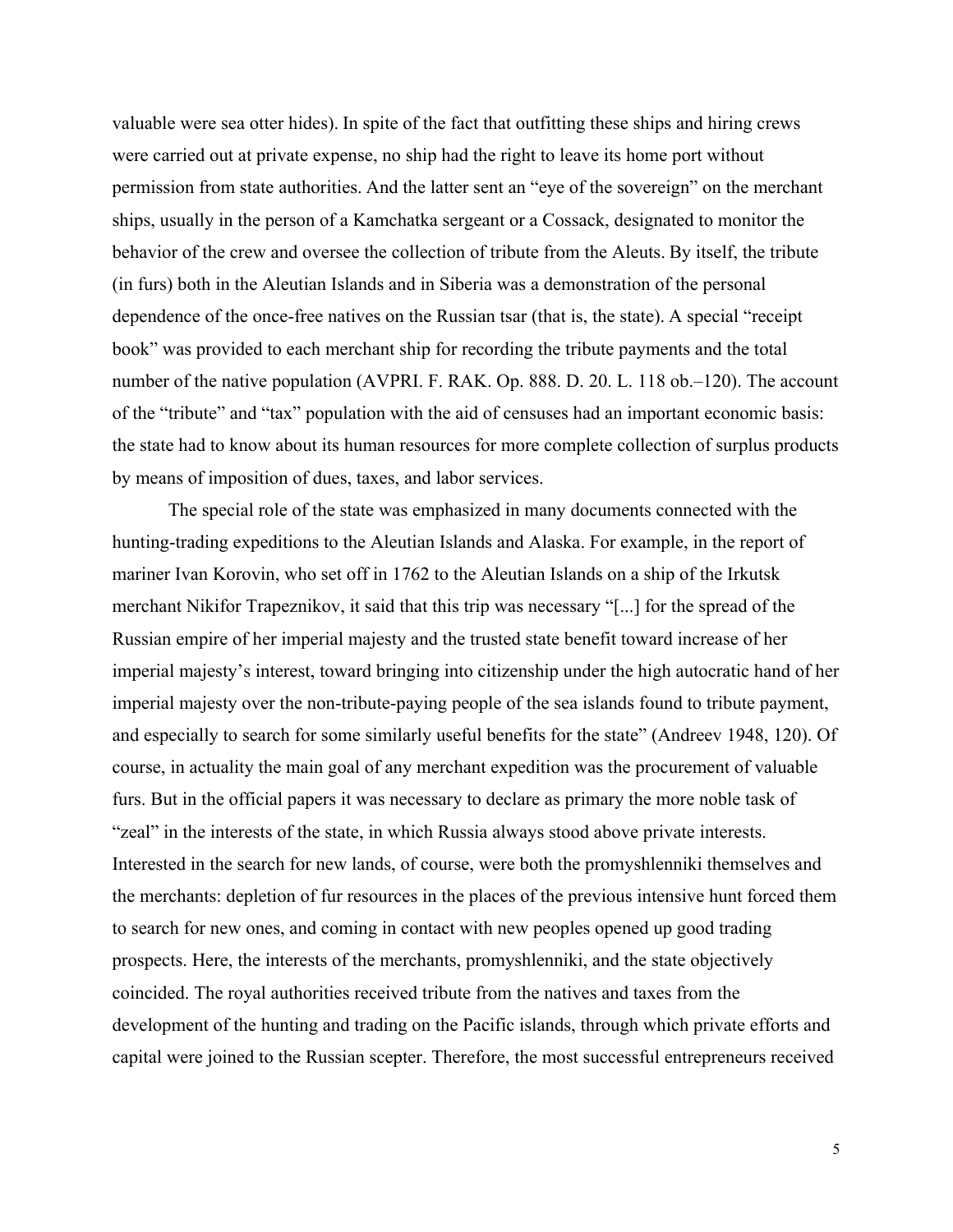subsidies from the treasury for organizing new "voyages" and were even awarded gold medals (Makarova 1968, 109, 139).

The gradual movement of the Russians ever farther to the east along the chain of Aleutian Islands toward Alaska after the sea otters had been exterminated led to the need to construct and equip larger ships and increase the number of their crews. Only wealthy merchants could afford to collect the funds for organizing further expeditions. Therefore, by the 1760s, the tendency toward concentration and centralization of merchant capital emerged, which was manifested especially clearly at the beginning of the 1780s. This tendency was strengthened by sharp competition for the limited fur resources. In the mid 1790s in Alaska, only two merchant companies remained: G. I. Shelikhov-I. L. Golikov and P. S. Lebedev-Lastochkin. During the course of a fierce competitive struggle for the hunting grounds and influence on the natives, the company of Lebedev-Lastochkin suffered complete defeat. In fact, a monopoly of the company of the heirs of Shelikhov (he died in 1795) and his companion Golikov was established in Alaska in May 1798 (Grinëv 2016, 187–210). It was symbolic that at the same time in Irkutsk, through efforts of the tsarist government, a merger occurred between the formerly rival companies of Siberian merchants into one United American Company (Okun' 1939, 37–48). Figuratively speaking, a monopoly was established on both sides of the Pacific.

The very idea of joining different merchant companies that hunted in the Aleutian Islands was born in the administrative circles of the Irkutsk Province as early as the beginning of the 1770s. A similar plan was proposed in 1772, in the instructions of the Irkutsk governor Adam Bril' to the commander of Kamchatka, Prime-Major M. K. fon Bem (von Behm) (see Sgibnev 1869, 8). A single company controlled by state agencies corresponded completely with the essence of the centralized Russian state. The tsarist government was interested in regulating the exploitation of the native population and natural wealth of Alaska. In addition, creation of a unified company permitted tsarism not only to place under stricter control the spontaneous movement of its subjects in the New World and their relationship with the natives, but also to effectively resolve questions of its own expansion and counteraction to foreign competitors (the English, Spanish, and Americans) in the northern part of the Pacific Ocean. The last was completely consistent also with the aspirations of the Russian merchants, who advocated for the elimination of foreign rivals under the guise of patriotic rhetoric. A consummate master in this case was G. I. Shelikhov. He actively exploited the idea of the creation of a monopolistic,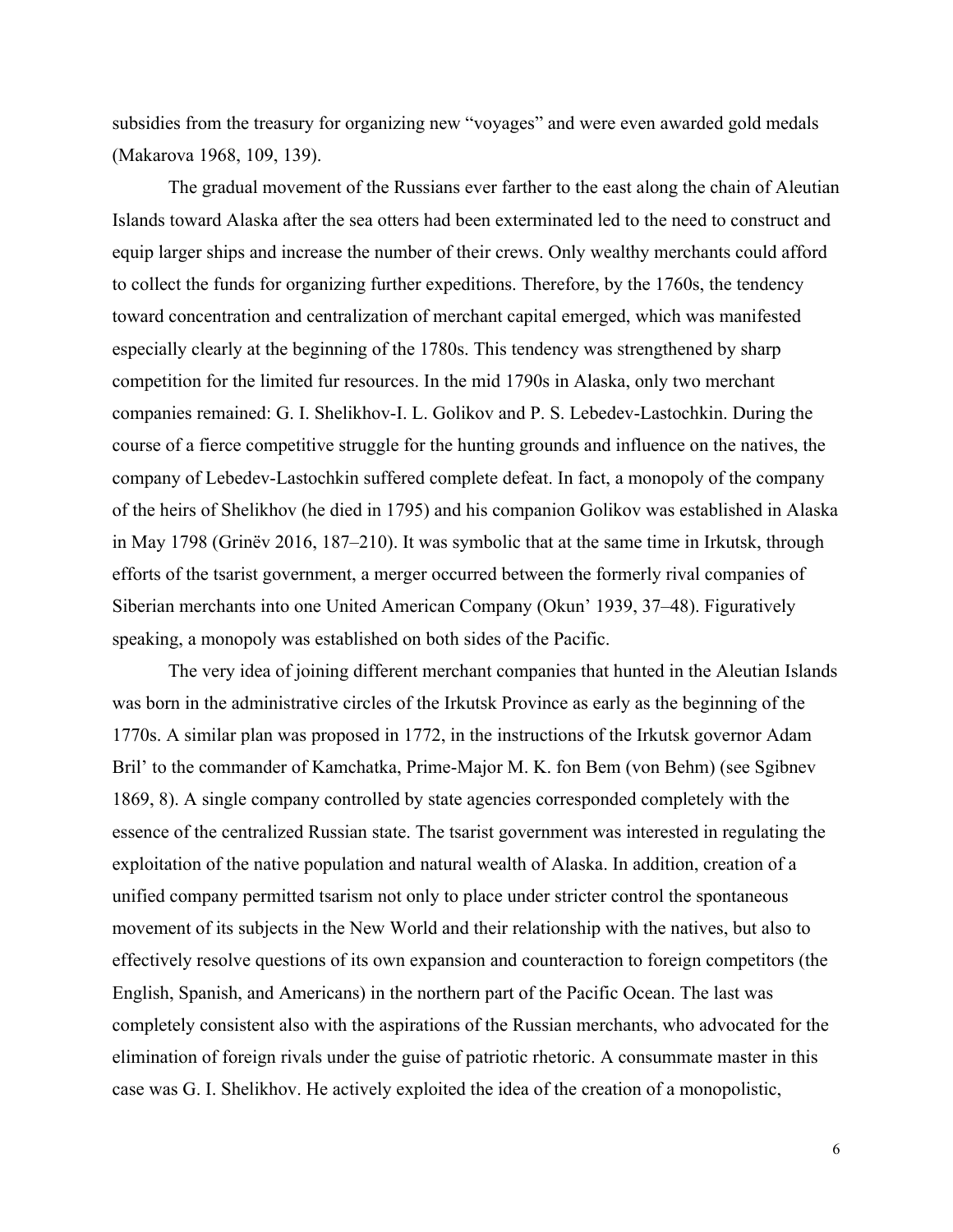government-controlled company, having submitted an appropriate memorandum to the tsarist government in 1787 (Andreev 1948, 223–6). Though Empress Catherine II, being against monopolies, rejected the petition of the zealous merchant, right after her death Shelikhov's dreams were brought to life by his heirs, and in first order, by his son-in-law N. P. Rezanov, an influential royal official. On 8 July 1799, Emperor Paul I signed a decree for the creation of the Russian-American Company (RAC) "under the highest patronage." The new monopolistic organization, created on the base of the United American Company, received exclusive rights from the government to conduct fur hunting and trade in the Russian possessions in the New World for a period of twenty years (subsequently, the period of the privileges was repeatedly extended) (PSZRI. Sobr. 1-e. St. Petersburg, 1830. Vol. XXV. Pp. 700–4).

The RAC was the result of both a natural capitalistic trend toward a monopoly (the consequence of a competitive struggle, the concentration of capital), and the united activities of state authorities. Therefore, it was a unique institutional symbiosis of the interests of Russian entrepreneurs and tsarist bureaucracy. Though formally the company was a private commercial organization, it was in fact a kind of offshoot of a state apparatus. During the existence of the RAC, the process of its "nationalization" constantly grew, reaching an apogee at the beginning of the 1840s which was reflected in the Company Charter adopted in 1844. It was stated directly in it that people "who belong to the classes entitled to go into the service, being in the service of the Company, are considered in active state service and have the right of being promoted in the ranks and of wearing the uniform of the Ministry of Finances" (PSZRI. Sobr. 2-e. St. Petersburg, 1844. Vol. XIX. P. 613). The Minister of Finances himself was entrusted with "watchful supervision" of the activities of the company both in the colonies and in the homeland. And the leadership of the RAC was very much aware of its own true function. "The actions of the Company," it stated in its documents, "are closely associated with the benefits of the State and because of this sole reason the service of the Company is service to the Fatherland" (AVPRI. F. RAK. Op. 888. D. 125. L. 250 ob.). Furthermore, the tsar himself and several of his top officials were among the RAC shareholders. The purchase of company shares was viewed as a patriotic act and social duty (Okun' 1939, 60).

Of course, it would be simplistic to present the RAC in the form of an ordinary instrument of state authority. First, the company had its own economic base, formally independent of the treasury—movable and fixed property and financial means. Of course, this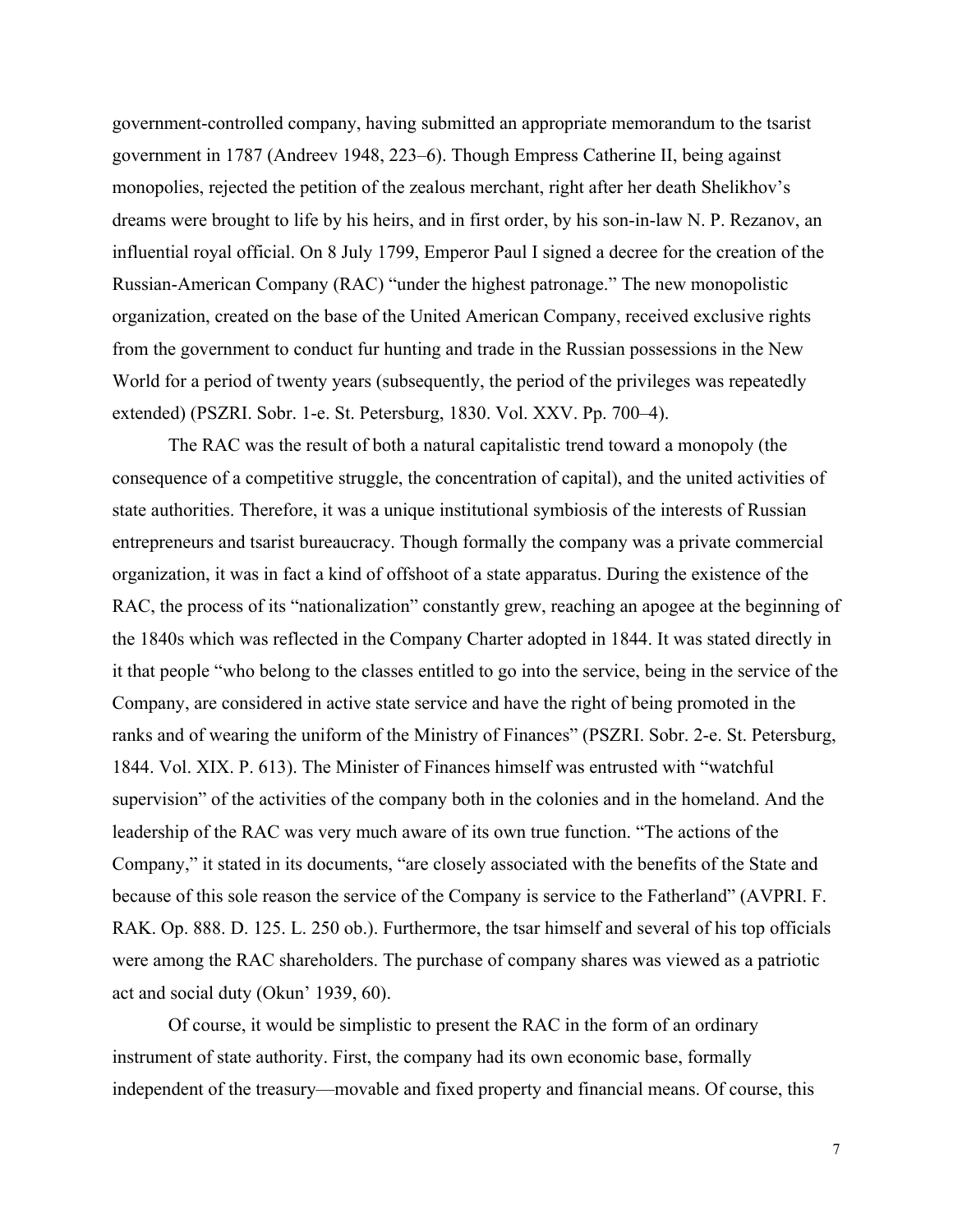property bore a subordinate character in relation to the state, and the company itself was in the position of a temporary tenant of the territory, and in fact, the population of Russian America was also at the mercy of this same state. Second, like any other organization, department, or ministry of the empire (later the USSR), the RAC had its own interests and aspirations, which far from always coincided with the views of the government or the requirements of society. At times the contradictions were manifested quite clearly, for example, concerning the provisions of conventions concluded by tsarist authorities with the United States and Great Britain in 1824– 1825, as a result of which the rights and privileges of the RAC were substantially restrained. The company leadership tried to protest, which, however, was not successful (Okun' 1939, 98–100, 108–9). And not surprisingly, such questions were resolved, as usual in Russia, by the strongwilled decision of higher authorities who stood guard over the state's interests. And the RAC, though formally separated from the state, was forced to obediently follow all the orders of the government, not even trying to challenge its decision in court—tsarist Russia, regardless of the desire, cannot be considered a state ruled by law.

As in its time, natural economic development of early capitalistic relations in Russian America led to the creation of a monopoly in the form of the Russian-American Company and its merger with the state agencies. The later development of capitalism in post-reform Russia led to the establishment of a state-monopolistic system, which was ultimately transformed into politarism after the "revolution" in October 1917. The First World War contributed in no small degree to this process. During the war, the tsarist government began to abandon market relations and economic freedoms to carry out the mobilization of industry brought on by military needs, to introduce fixed fees and rigid prices, to grant monopolies, and to ration consumption. Militaryindustrial committees actively functioned, which marked the merging of Russian monopolies with the state. During this period, state distribution sharply increased, labor service was introduced, regulation of the foundation of the economy of the country—agricultural production—was begun, and a surplus-appropriation arose, that is, the removal of products from the agricultural producers at fixed low prices. Thus, in Russia the objective economic base of politarism was formed. This process reached logical conclusion in October 1917, when after the Bolshevik coup all property (including land) was declared "obshchenarodnaya" ["belonging to all people"], while in fact being enrolled in a state monopoly, and politarism itself under the guise of "socialism" existed in the USSR for more than seventy years (Grinëv 2017, 426–31).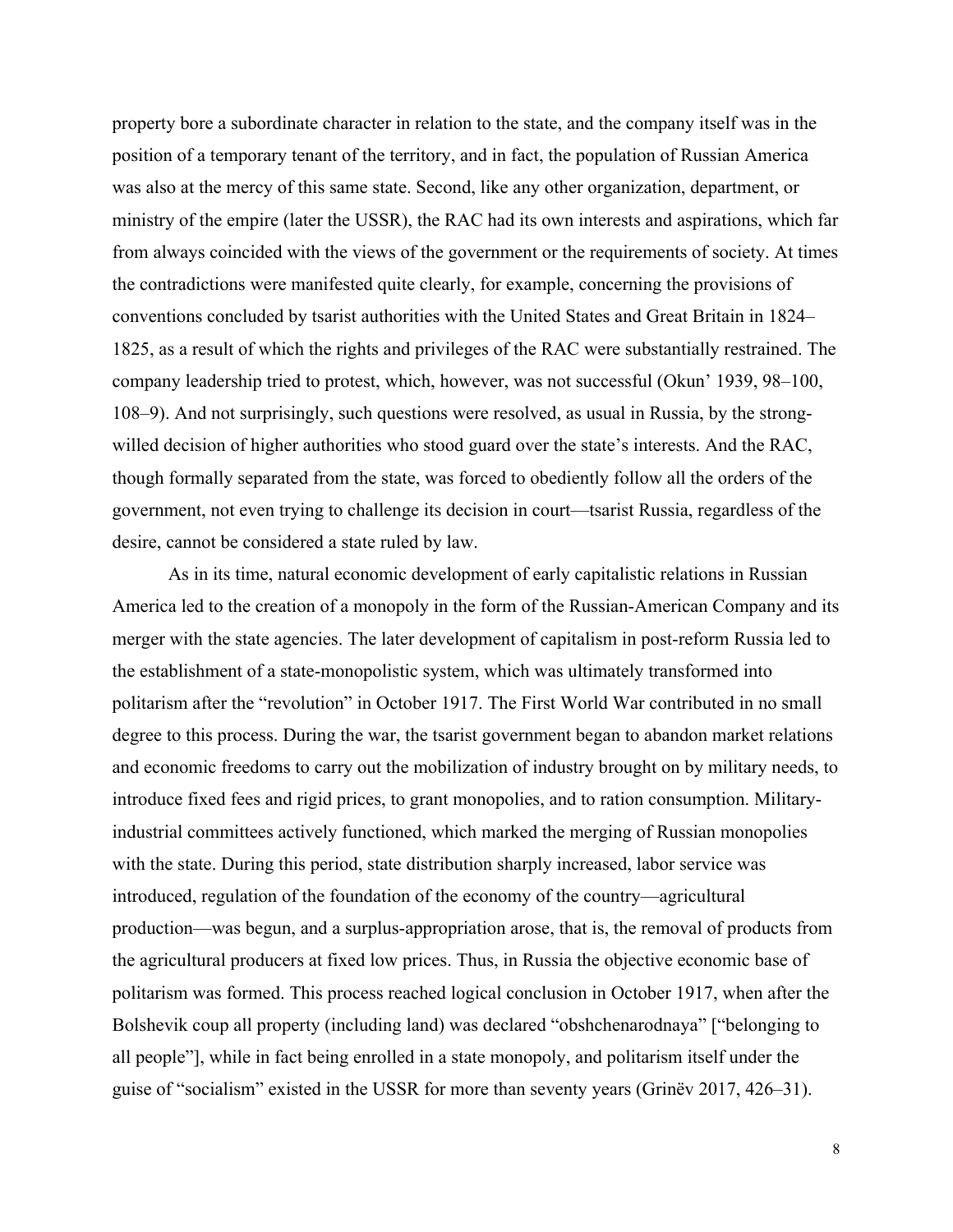Of course, both in Soviet Russia and before this in Russian America, politarism was not established immediately: elements of a capitalistic mode continued to be preserved for some time. In the USSR capitalistic elements were completely liquidated by the end of the 1920s during the period of curtailment of the New Economic Policy (1921–1929) and the conducting of complete collectivization. In Russian America, the remains of capitalistic relations finally moved to the second plan in 1818 when all the Russian promyshlenniki were transferred to fixed wages (350 rubles per year) and food rations (1.5 *pudy* [~54 lbs.] flour per month) (Khlebnikov 1985, 62, 67–8). Before this time, a large part of them received "half shares." The essence of the halfshare system was in the regular division (every four years) of all furs procured by the RAC into two equal portions (shares): one of them went to the company, while the "workers" received the other. Such system was a remnant of early capitalistic relations of free hiring and participation of the ordinary promyshlenniki in the overall profits of the companies that were occupied in procuring furs in the Aleutian Islands during the second half of the 18th century. The half-share system ensured relative interest of the worker in the results of his labor, while he himself had some economic independence. With the transition to a fixed salary, the promyshlenniki were turned into ordinary hired workers, summoned to obediently serve a single monopolistic employer—the Russian-American Company—just as later workers of the USSR were forced to work for the good of the "socialist" state.

Thus, similar economic bases were formed in the Russian colonies and later in the USSR: the land, means of production, and labor resources being the supreme property of the state. In Russian America, the state simply delegated part of its powers to the RAC, having monopolized its activities. This had far-reaching economic and social consequences. Due to the almost total monopoly in the Russian colonies, and later in the USSR, the leading relations formed were distributive, and not market-oriented (the presence of independent owners was necessary for development of the latter). Redistribution of produced goods both in this and in the other case bore a strictly centralized character in the form of obligatory turning in of all procured furs to the RAC (in the USSR, metal and grain went into the "bins of the motherland"), and compensation was in the form of food products, clothing, means of production, and so on by the monopolistic owner-manager (Bessonova 1994, 37–40; 1998, 85–100).

It is interesting to note that the redistribution system of a politaristic society created a completely distorted idea of the real economic interdependence every time: it was not the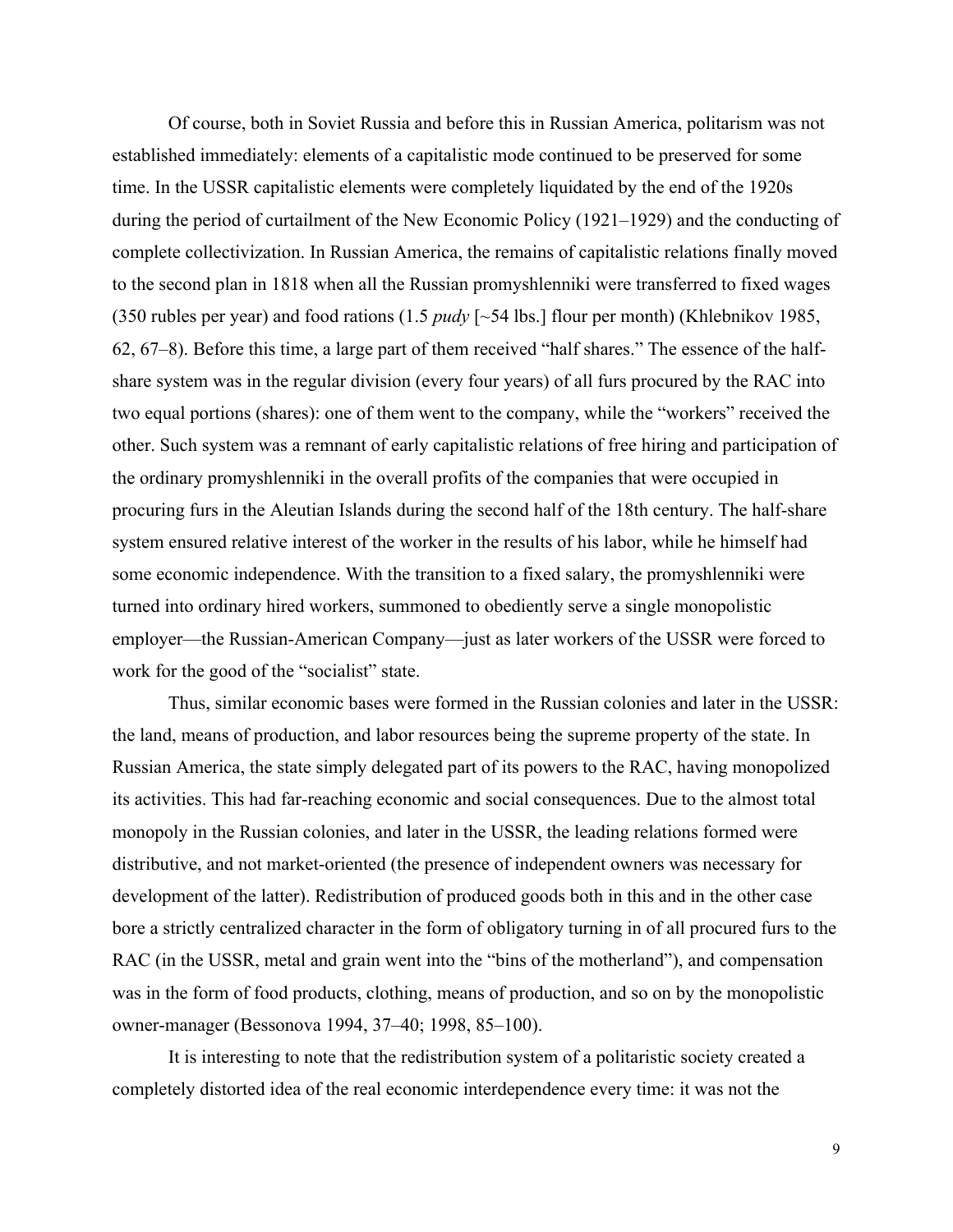ordinary workers who maintained the tsar and his entourage, but the reverse, the "father-tsar" acted as the "breadwinner" of the people. In the USSR, the "people's party" began to play his role, thanks to whose care the people existed. The same was observed in Russian America—it was not the colonies providing furs that gave a comfortable life for the RAC shareholders, but the reverse. It was believed that the company board of directors "maintained" the colonies, directing there the needed goods and food supplies. In this regard, an extract from the order of the head of Novo-Aleksandrovskii Redoubt, Fёdor Kolmakov, to the chief of Kuskokvim Factory, Ivan Lukin, is very characteristic, in which the Russian-American Company was named the "all feeding mother" (Zagoskin 2017, 31). Such metamorphoses of consciousness were evidently brought on by the absolute dependence of the workers on the single and all-powerful owner—the state (or RAC in its person).

Redistribution of surplus goods in politarian systems was always carried out through an authoritative-administrative center, where a substantial part of it also accumulated. Therefore, the supply and level of life in the colonial center—Novo-Arkhangel'sk, and later also the Soviet capital—Moscow, were noticeably better than in the rest of the country. As a consequence, there was heartburning envy and resentment by the periphery in regard to the wealthier parasitic center (there is a similar situation in modern Russia today).

Centralization of distribution led to centralization of management. In the USSR, there was the well-known hypertrophic role of Moscow in the business of making decisions literally on all questions of the life of society. Concerning the RAC, business there was a little more complex: the main center of making the decisions was located, of course, in St. Petersburg (where the government was located) at the company board of directors, while all immediate issues were under the authority of the governor of the colonies in Novo-Arkhangel'sk (Sitka).

The inevitable consequence of monopolization of property and management was universal directive planning, reaching an unprecedented scale in the USSR. It was more modest in Russian America, since the basic sector of the economy—hunting for furs—depended not so much on directives of the authorities as on weather conditions, animal migrations, and other natural factors. Nevertheless, in the Russian colonies, the governor (after consultation with the board of the company) periodically assigned so-called "zapuski"—bans on hunting during the course of several years in certain territories for the purpose of restoration of the population of fur-bearing animals. A summer navigation of the colonial RAC flotilla, dispatch of hunting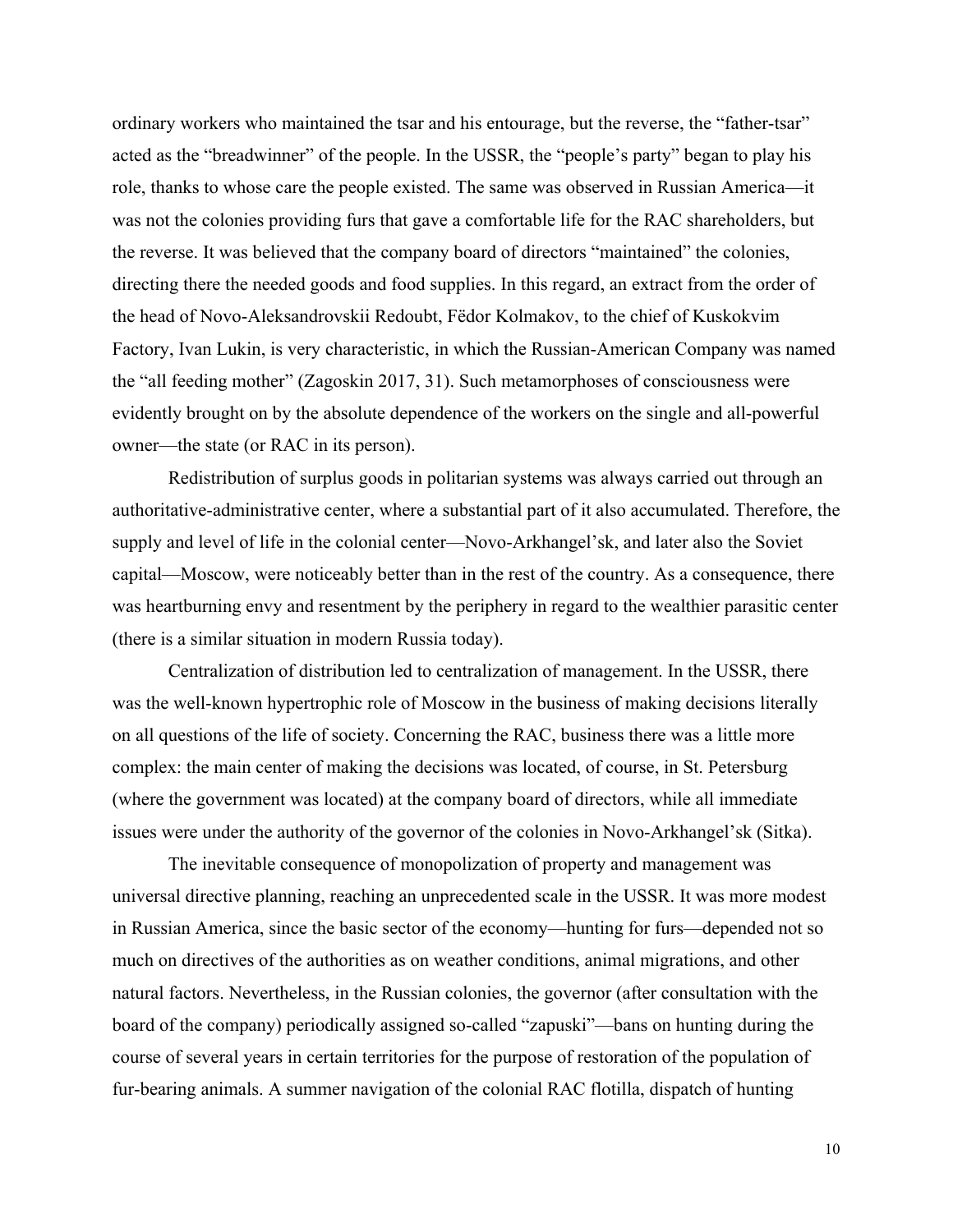parties, their routes, and so on, were annually planned. All this was reflected in innumerable instructions, guidelines, and regulations of the colonial administration. Every step of subordinates was determined in them to the smallest details. It reached the ridiculous. Thus, in his "written relation" to the RAC's Atka office on 12 April 1835 (No. 47), the governor of Russian America wrote: "In resolution of the report of the Office for No. 51, concerning 3 silver foxes delivered by the Toen [native leader—*A. G.*] Dedyukhin from Amlia Island, which died falling from cliffs. I instruct the Office to grant the same fee for those animals fallen from the cliffs as for others otherwise procured" (NARS. Washington (D.C.). RG 261. RRAC. Roll 37. P. 29). The office itself did not have the right to resolve such a "complex" question.

The bureaucracy widespread in the colonies was not only a consequence of the domination of the bureaucratic class both in the colonies and in the homeland, but logically flowed from the very nature of the economic relations of politarism. Of course, for the same reasons bureaucracy was inherent in the Soviet system, where the same command-administrative methods of managing the economy flourished. An important function of the bureaucracy, as the collective owner-administrator in politarism, was constant accounting and control: in the colonies—of "company assets and capital," in the USSR—of "socialist property," about which the leader of the "proletariat revolution" V. I. Lenin wrote at the dawn of its formation ("Accounting and control—that is the main thing that is required for 'establishment,' for the proper functioning of the *first phase* of Communist society") (Lenin 1974, 100). The bureaucracy was clearly reflected even in the names and system of the managing agencies. The vast administrative territories of Russian America, which were symbolically called *otdely* [departments] were managed by *kontory* [offices] of the Russian-American Company, while in the USSR the real authority was concentrated in the hands of the *politburo*, the secretariat of the Central Committee of the Communist Party of the Soviet Union (CC CPSU) and its general *secretary*.

With the lack of a market and independent judicial power, which are the most important regulators of economic relations in societies with a dominance of private-personal property, their function under politarism is fulfilled by complaints, petitions, and denunciations. O. E. Bessonova, who turned attention to this phenomenon, notes that complaints were a noticeable phenomenon of Russian and Soviet culture and a distributing system (as she calls politarism) played an important role in feedback. This was a signaling and correcting mechanism of the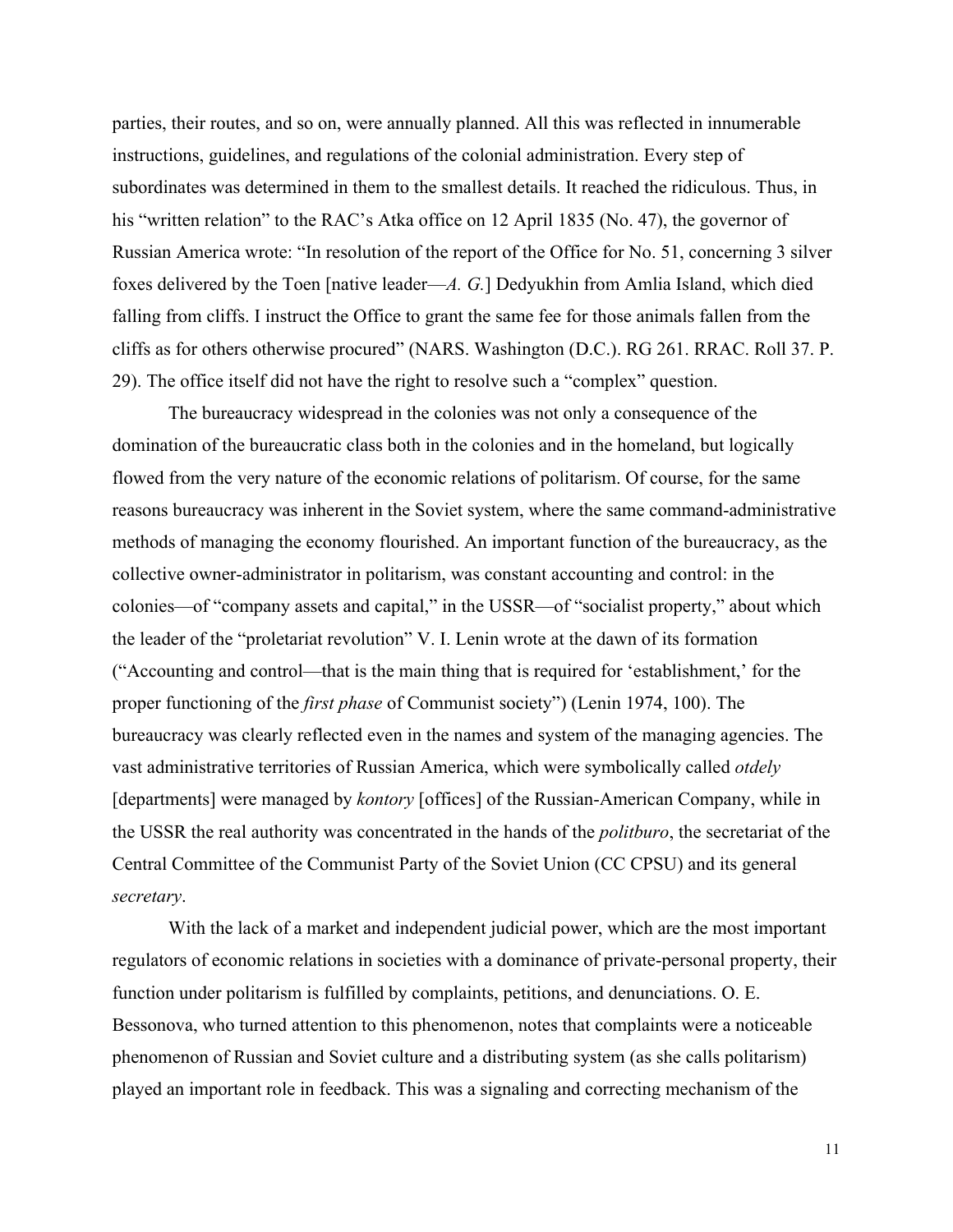Russian economy. Complaints came from all segments of the population and from all levels of management, "and their minimization was the criterion for the conduct of those governing the distributing system. It could be attained by changing the norms of distribution, allotment of resources, change in leadership, and distribution of promises" (Bessonova 1994, 40–1). Such it was in tsarist Russia and the USSR. Such it also was in Russian America. Several of those managing hunting artels lost their posts because of complaints by subordinates. For example, in 1820, due to numerous complaints by the promyshlennik, Grigorii Uvarov, head of the Konstantinovskii Redoubt, was replaced (NARS. RG 261. RRAC. Roll 2. P. 133).

Total monopoly, that is, the absence of competition of independent commodity producers, inevitably gave rise to low quality products. This was vividly manifested in comparison to most items of Soviet production (with the exception of military technology) with Western analogs. The same could be observed in the Russian colonies. Their primary product furs—lost its original high quality in the process of inept, hasty, and careless handling, which was a consequence of the lack of interest by the workers in the results of their labor, the emphasis on quantity, and a lack of competition. Therefore, the primary markets for the sale of RAC furs were China and Russia, where consumers did not demand high quality of the product. When in the 1860s the RAC tried to enter the European and American markets, it was forced to face the constant complaints and claims of its counterparts about bad quality of hide processing (NARS. RG 261. RRAC. Roll 25. Pp. 294–5, 356–7). In the USSR, in a similar way, a substantial part of the products, which were especially intended for satisfaction of the needs of the common population, usually did not have high consumer qualities. The low culture of work inherited from the USSR has led to the fact that, up to now, passenger cars produced in modern Russia are usually not outstanding for good quality.

Due to the low competitiveness of products and the distributive nature of the economy, the desire for autarky and self-isolation is inherent in politaristic systems, which is easily traced in the example of Russian America and the USSR. The fact is that external openness and engagement in market systems can lead politaristic systems to crisis and ruin. In this connection the truly obsessive persistence becomes clear, with which the administration of the Russian colonies tried to install agricultural production in Alaska and the Aleutian Islands, neither considering subarctic nature and the lack of appropriate working skills among the natives, nor the great expense of supporting the absolutely unprofitable farms. Later "attempts" of the RAC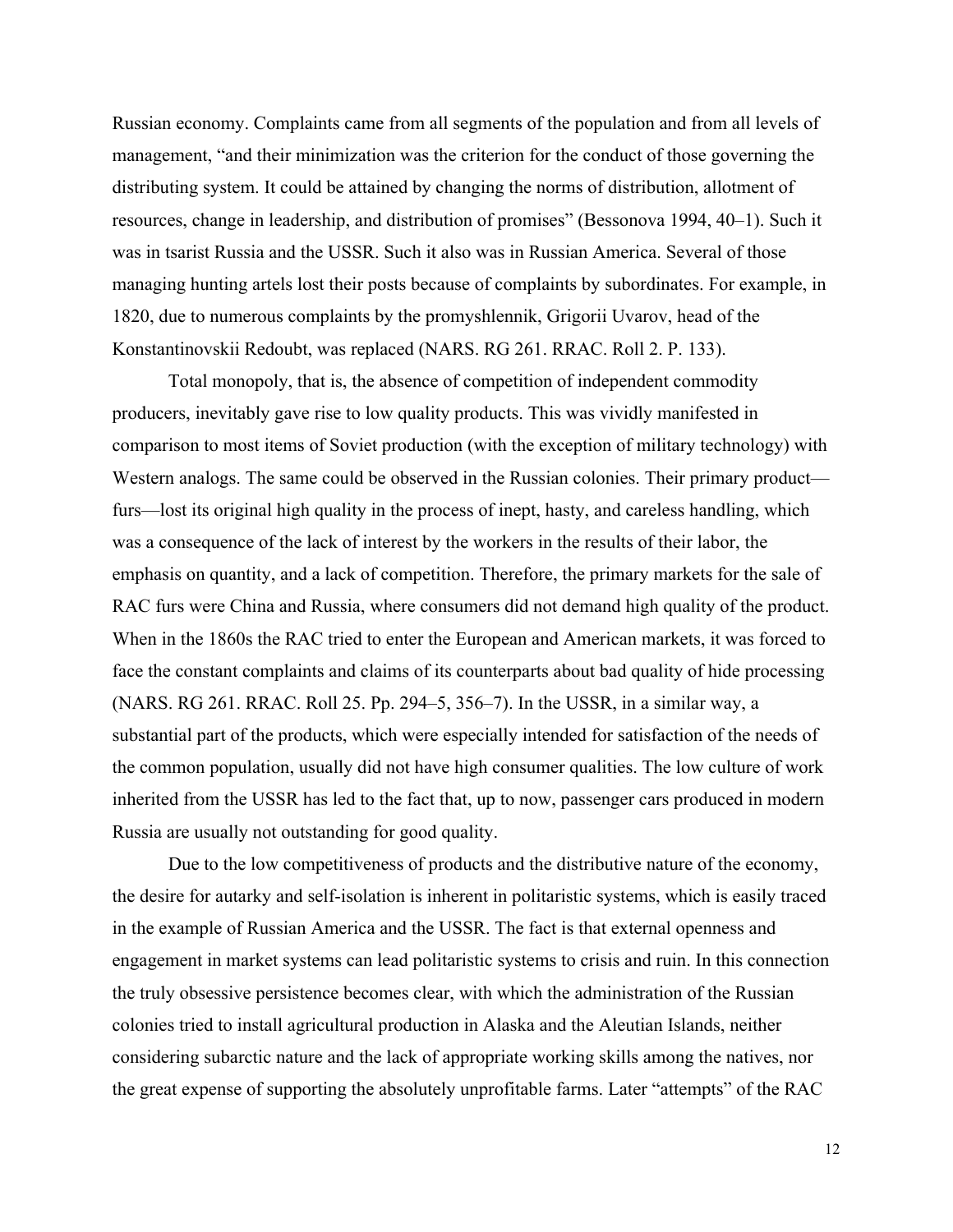were "creatively" continued by Soviet authorities during the tenure of the General Secretary of the CC CPSU Nikita Khrushchev after his trip to the United States in 1959. Having returned from America, he decided that problems of Soviet agriculture were the lack of massive sowings of corn, which his zealous followers began to plant almost everywhere up to the Arctic Circle.

Of course, there was a positive aspect in the diversified economy connected with the general increase in the production forces that took place, for example, in the USSR during the period of Stalin's industrialization, when new branches of industry rapidly began to emerge. However, it is necessary to simultaneously find out what reasons gave rise to such economic development, by what means it was carried out, and what it served. From this point of view, the establishment of agricultural production in Russian America was brought on by the desire of the colonial leadership to create a closed, self-contained economy in order to spend as little money as possible on its supply of food (this was one of the most painful problems) (Gibson 1976) and to reduce to a minimum the contact with foreign traders—the main suppliers of foods and European wares. At this, it is impossible not to also consider the bureaucratic psychology of the RAC leadership. Cheerfully reporting to the "supreme leadership" in St. Petersburg about the successes of agriculture and stock breeding in the colonies, the directors of the company could expect favor and awards from the upper circles of the empire for a zealous attitude toward the entrusted territory and, in the future, to an extension of monopolistic rights for the company for another twenty-year period.

Regarding methods of establishing new branches of agriculture in the Russian colonies, over the extent of several decades they took the form of forced labor of the dependent natives (from the 1820s for low pay) in company gardens or preparing hay for livestock that belonged to the RAC. It reached the point where, based on the testimony of eyewitnesses, at the beginning of the 19th century on Kodiak Island, plowing the land was carried out with the aid of the local Eskimos harnessed, instead of cattle, to the plow! ("Zapiski ieromonakha Gedeona [...]," 1994, 39). Stalin's collectivization and industrialization carried out by no less barbaric methods, which of course set as the goal not only the creation of a self-sustaining economy, but also powerful military capability.

Since the Russian-American Company in Alaska, and directly the state in the USSR, were the only owners and managers of the basic means of production and, consequently, the produced product, they monopolistically assigned its price. As a result, both in Russian America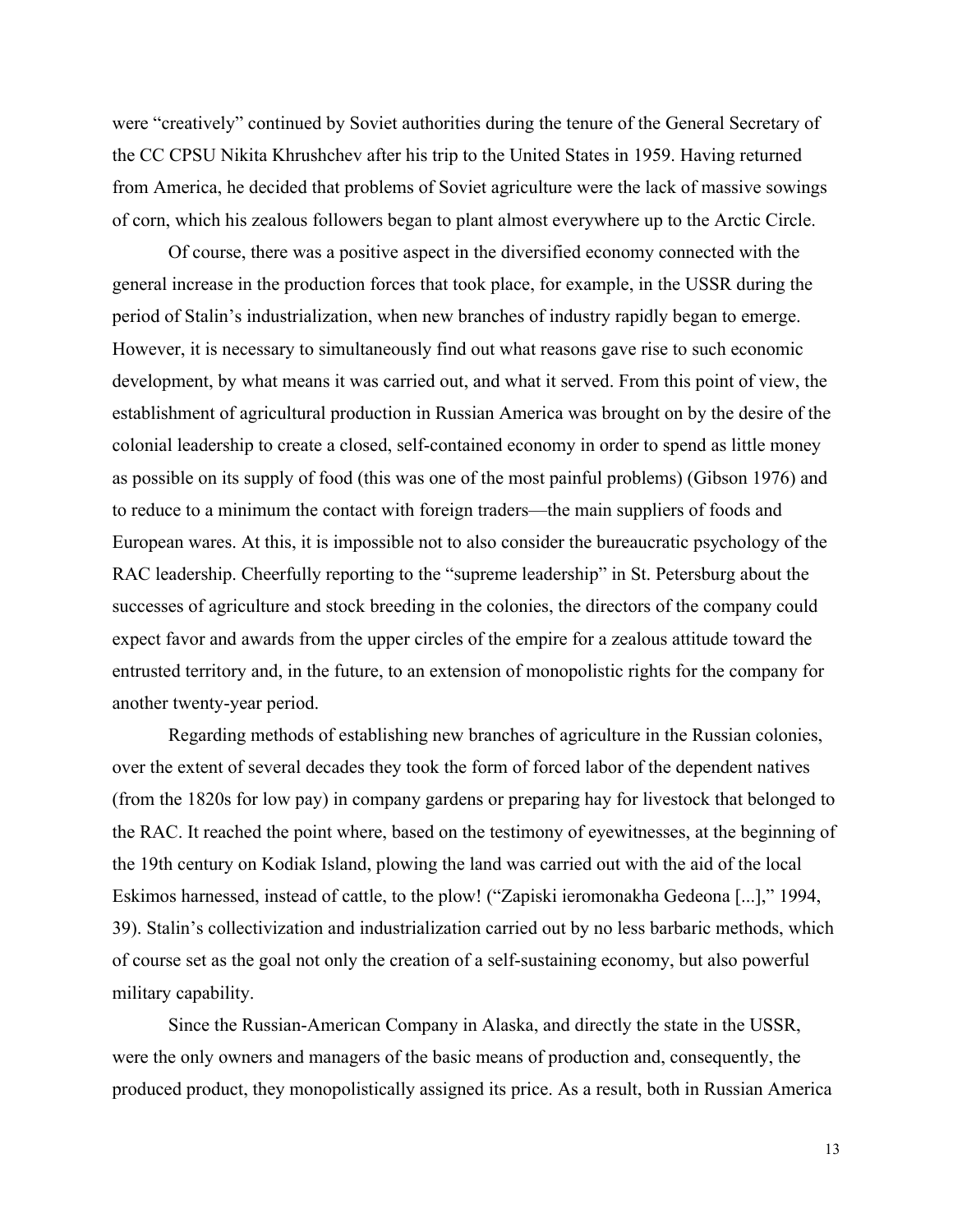and in the USSR, a dual pricing system developed—one for the company/state receiving the produced product and a quite different one the for distribution/sale by the company/state. A similar system of prices emerged in the Muscovy politaristic state as early as the 16th–17th centuries (Bessonova 1994, 42). Of course, the acquisition prices were substantially lowered and the distribution prices, on the contrary, were inflated. Thus, at the beginning of the 19th century, the Aleuts received from the RAC goods worth 8 to 10 rubles at a fixed rate for a sea otter hide; the company then resold the hide to Chinese merchants at a price of 100 to 300 rubles. On the other hand, rugs that cost 2 to 3 rubles in Tyumen' were supplied to the colonies at 10 to 15 rubles a piece (AVPRI. F. Gl. Arkhiv 1-7. Op. 6. D. 1. Papka No. 35. L. 6 ob.). Later a similar system of prices was formed, for example, in the kolkhoz [work-farm] sector of the Soviet economy (Popov 1998, 30–1). Thus, it was in fact an indirect tax, which was the deliberate removal of surplus products with the aid of monopolistically set prices. By the end of the existence of Russian America, the RAC was completely making up its losses by supplying the colonies through so-called "pritsenka" ["addition to the prices"], that is, the sales percent placed on almost all imported goods, especially on alcohol (it is interesting that later in the USSR up to one-third of the budget was formed through the sale of vodka). On average, the *pritsenka* amounted to 77% of the initial price of the ware, which included 42% for the cost of the freight in delivery of the cargo and 35% pure profit for the company (*Doklad Komiteta* [...]*,* 1863, 133). Since the RAC was officially the sole supplier of European goods and food to the population of the Russian colonies, it not only received the monopolistic profit due to the increase of prices on the imported items, but also profited on their quality. Auditor S. S. Kostlivtsev, who visited Russian America at the beginning of the 1860s, attested: "The ready-made clothes and shoes for the common people exceed all probability in their bad quality, such that a pair of boots is enough only for a few days, and the cloth clothing no more than two months" (*Prilozheniya k Doklad Komiteta* [...], 1863, 106). Also, most of the consumer goods in the USSR were distinguished for these same reasons of low quality and poor variety.

But manipulation of prices and quality was not the only way to remove surplus goods in Russian America and the USSR. Another financial method was the introduction of a payment means with a directly supported course. In the colonies this was the so-called leather "marks" of the RAC, with face values from 10 kopecks to 25 rubles (Pierce 1992, 145–153), while in the USSR the Soviet ruble had an artificial course of 4 rubles per 1 US dollar. Since such means of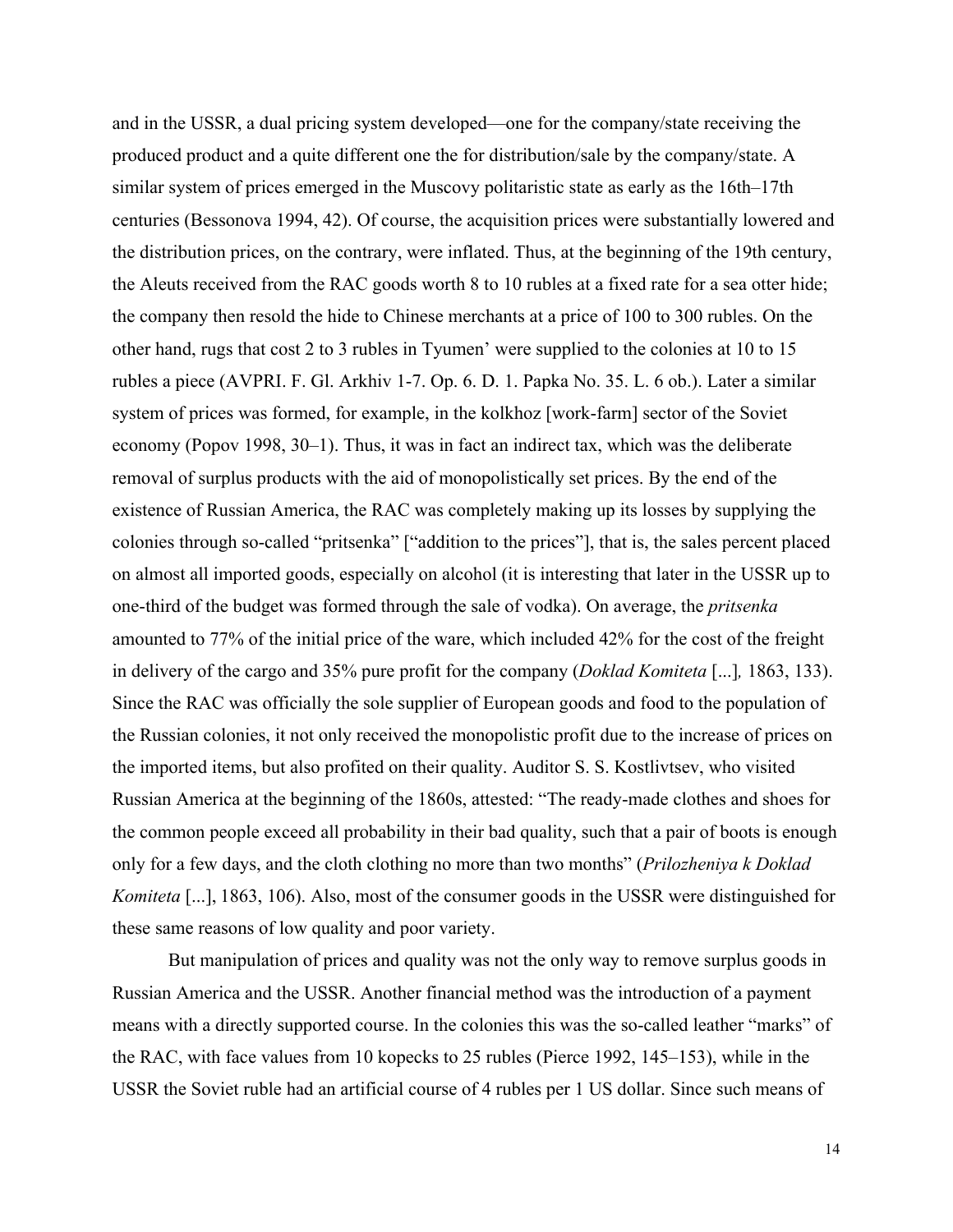payment were not convertible, in the financial realm they automatically "fenced off" the population from contacts with foreigners, maintaining a closed economic system, supporting its self-imposed isolation, its autarky. For the company and the Soviet state, the advantage of using RAC marks and USSR rubles was in their proprietary issuing possibilities, which brought additional income. And since the mass of wares in the Russian colonies, and later in the USSR, corresponded neither in quantity (toward deficit) nor quality to available monetary funds, the RAC marks and Soviet ruble had a permanent competitor in the form of the product not subjected to inflation and in great demand among the population. Again, such traditional products as vodka emerged in both cases as a kind of analog of "hard" currency. With its aid both in Russian America and in the USSR (especially in the village), it was possible (although illegal) to easily hire a worker or to purchase by means of exchange inexpensive items or products.

In the sphere of work and human resources, the monopolistic position of the RAC in the colonies (and in the USSR of the state) reduced the rights and capabilities of hired workers to a minimum and permitted maximally understating the cost of the work force. This especially concerned some groups of the native population of Russian America (the so-called "kayury"), which in fact were in the position of slaves of the Russian-American Company (in the USSR the inmates of the "GULAG archipelago" had an analogous status). The remaining natives, though considered formally "free," however, were obligated to work for the company, hunting sea otters as members of specially created baidarka flotillas. Their forced hire was quite reminiscent in its essence of the obligatory work in the USSR (Grinëv 2000, 74–88). In both economic systems, the labor of women and children (as ancillary) was also widely used, objectively intensifying even more the exploitation of the dependent population. It is no wonder that the native workers in Russian America, receiving meager pay by randomly supplied goods, had practically no motive to do conscientious and high-quality work (a similar picture was also observed in the USSR). The constant references in the RAC documents to the phenomenal laziness of the Aleuts can be explained in large degree by the ultimate lack of motivation to work. The position of the Russian promyshlenniki was somewhat better in this regard, but their wages were also not high, bore a temporary character, and were usually not given in full. The overwhelming part of the people from Russia were indebted to the RAC, and therefore the company annually deducted one-third of their wages for repayment of debt. The auditors of RAC activities noted: "With the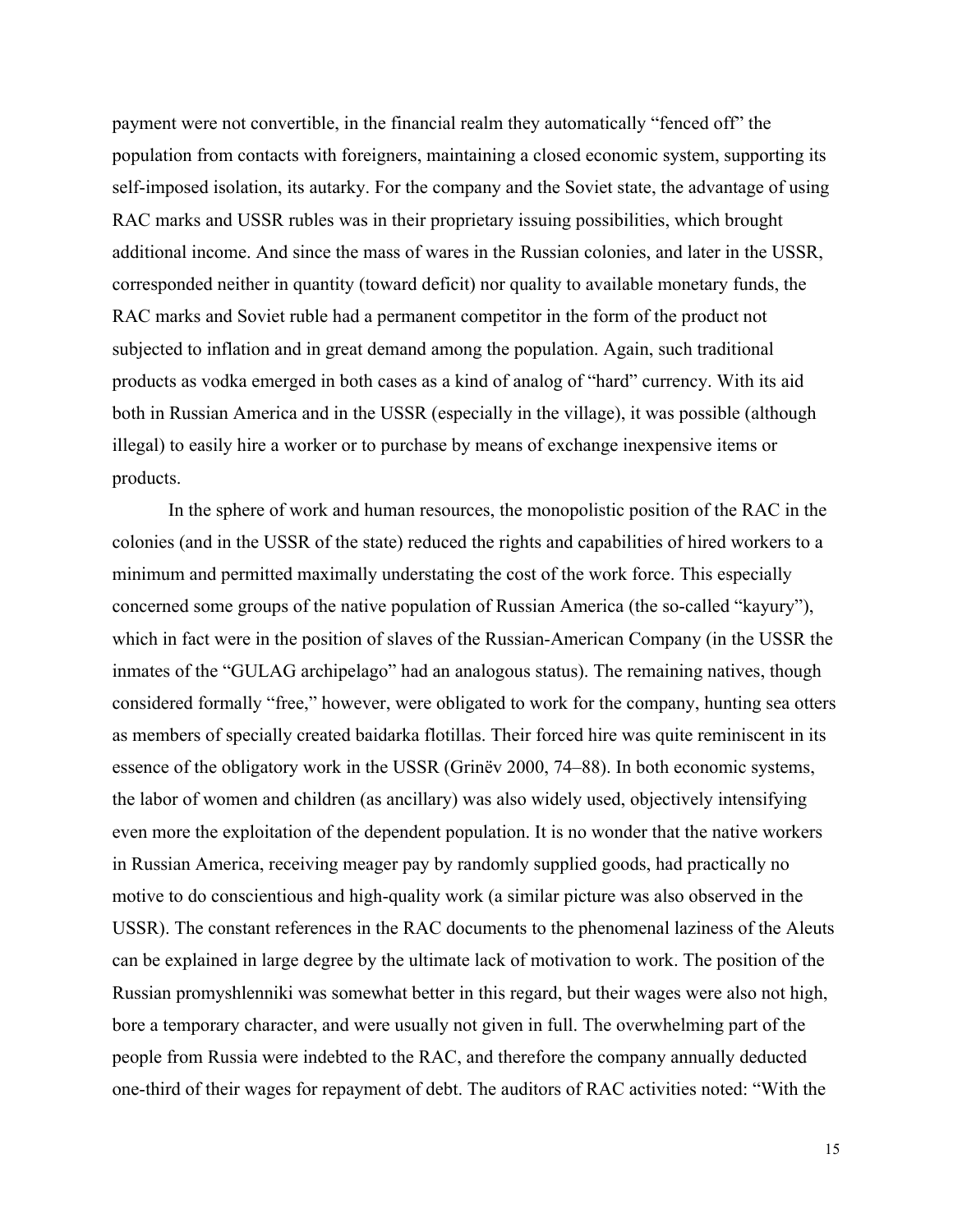exception of the Governor and the most important officials of central management, the Company generally pays its agents a cash salary too modest, rewarding them with the delivery of supplies and various maintenance in kind" (*Doklad Komiteta* [...], 1863, 181). All this, of course, could not stimulate either active attitude toward work or increase its productivity. Very similar problems occurred in the USSR.

Since the relationship toward ownership in a politaristic society was determined by the state (as the supreme owner), accordingly, the principle of distribution of the product received in this society was carried out in strict accordance with the step in the hierarchy of the management apparatus of the state, that is, in accordance with the office. Russian America and the USSR were no exception in this regard. For example, at the end of the 1820s, the salary of the ordinary Russian worker in the colonies amounted to 350 rubles, stewards and officials received from 600 to 3,000 rubles, naval officers received 5,000 rubles, and the governor received 30,000 rubles (Khlebnikov 1985, 171). In the USSR, for ideological reasons, the difference in officials' salaries was not always so clearly expressed in monetary terms. However, it was supplemented by a system of issuing various scarce products, wares, and services to the representatives of the governing Soviet nomenclature (Voslenskii 1991, 267–350). Incidentally, also in Russian America, the scarce fresh meat of wild sheep and deer was placed regularly only on the table of the colonial administration, while the ordinary promyshlenniki were usually forced to be satisfied with stale corned beef. Similarly, a century later, the Soviet nomenclature enjoyed salmon and black caviar, whereas the people choked in huge queues for a loaf of low-quality sausage.

The similarity in the sphere of distribution relations (as derivatives of the economic base) was also inevitably reflected in the social system of the Russian colonies and the USSR. The governing group in Russian America was the so-called "pochetnye" ["honorable"] representatives of the colonial administration led by the governor, captains of RAC ships, stewards, and the higher clergy. An analogous privileged group in the Soviet Union was the now well-known "nomenklatura" ["nomenclature" of senior officials]. The ordinary workers formed the broad base of the social pyramid. But it was not uniform. Thus, in Russian America the social base of society had the form of a three-layered cake: in the lowest layer were the dependent natives, above which were the Creoles (Mestizos), and the top consisted of the Russian promyshlenniki. In the USSR, the bottom part of the social pyramid also had a non-uniform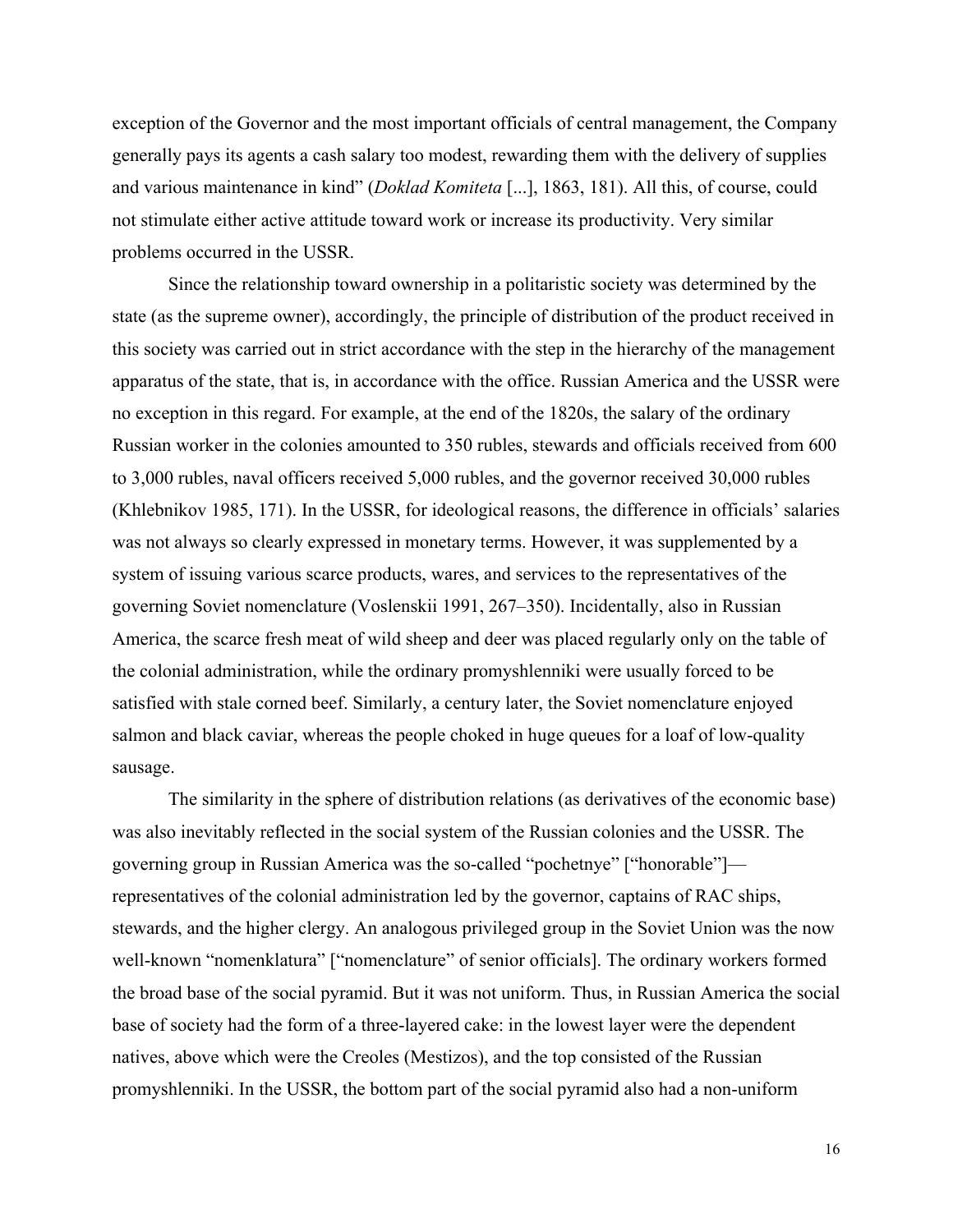character, though the differentiation here was not based on race or ethnic features, but on territory and economy. The social bottom was the village population, above was the status of the town residents, and the most privileged position were residents of the metropolitan centers.

Both in Russian America and in the USSR, social mobility (horizontal and vertical) was strictly controlled by the leadership. Without the sanction of the governor not a single promyshlennik could be transfered to neighboring department or assigned as a "baidarshchik," head of a hunting artel. "I am quite dissatisfied with you," wrote the governor of Russian America on 11 May 1835 to the baidarshchik of the Novo-Aleksandrovskii Redoubt Fëdor Kolmakov, "that without any instructions you sent Laulin to Novo-Arkhangel'sk, and henceforth do not dare without special important reasons to release any of the Russian workers unless you are ordered by the Authorities" (NARS. RG 261. RRAC. Roll 37. P. 251). Similarly, without the agreement of the state and party agencies no person in the USSR could arbitrarily change jobs or occupy a leadership position.

In order to strengthen social control by the state, the ordinary worker was assigned to a permanent place of residence. The institution of *propiska* [residential registration] of the Soviet period goes back to the times of tsarist Russia when all the taxable population (both village and town) was assigned to a specific "community." To leave voluntarily, without permission of an official (as a representative of the state), was strictly prohibited. This made it very complicated for the RAC to hire a work force in the metropolitan areas, since the government agreed to issue passports for a work period of only seven years. After this the Russian promyshlenniki had to return from the colonies to their "community" (and the company took upon itself payment of all state taxes for the duration of the stay in America). Though later the RAC managed to achieve the right to extend the validity of passports for its workers, in practice this did not help increase the number of permanent residents in the Russian colonies. The dependent native population of the colonies was legally enslaved after adoption of the new "Regulations" (charter) of the RAC in 1821 (PSZRI. Sobr. 1-e. St. Petersburg, 1830. Vol. XXXVII. Pp. 850–2), when politarism in the colonies was finally established as the leading economic system.

Analyzing the features of socioeconomic relations in the USSR, the Russian sociologists V. V. Radaev and O. I. Shkaratan correctly noted: "A characteristic feature of the system was the saving of means in reproduction and human advancement" (Radaev and Shkaratan 1991, 58). With this, through state-controlled means of mass information on a broad scale, propaganda was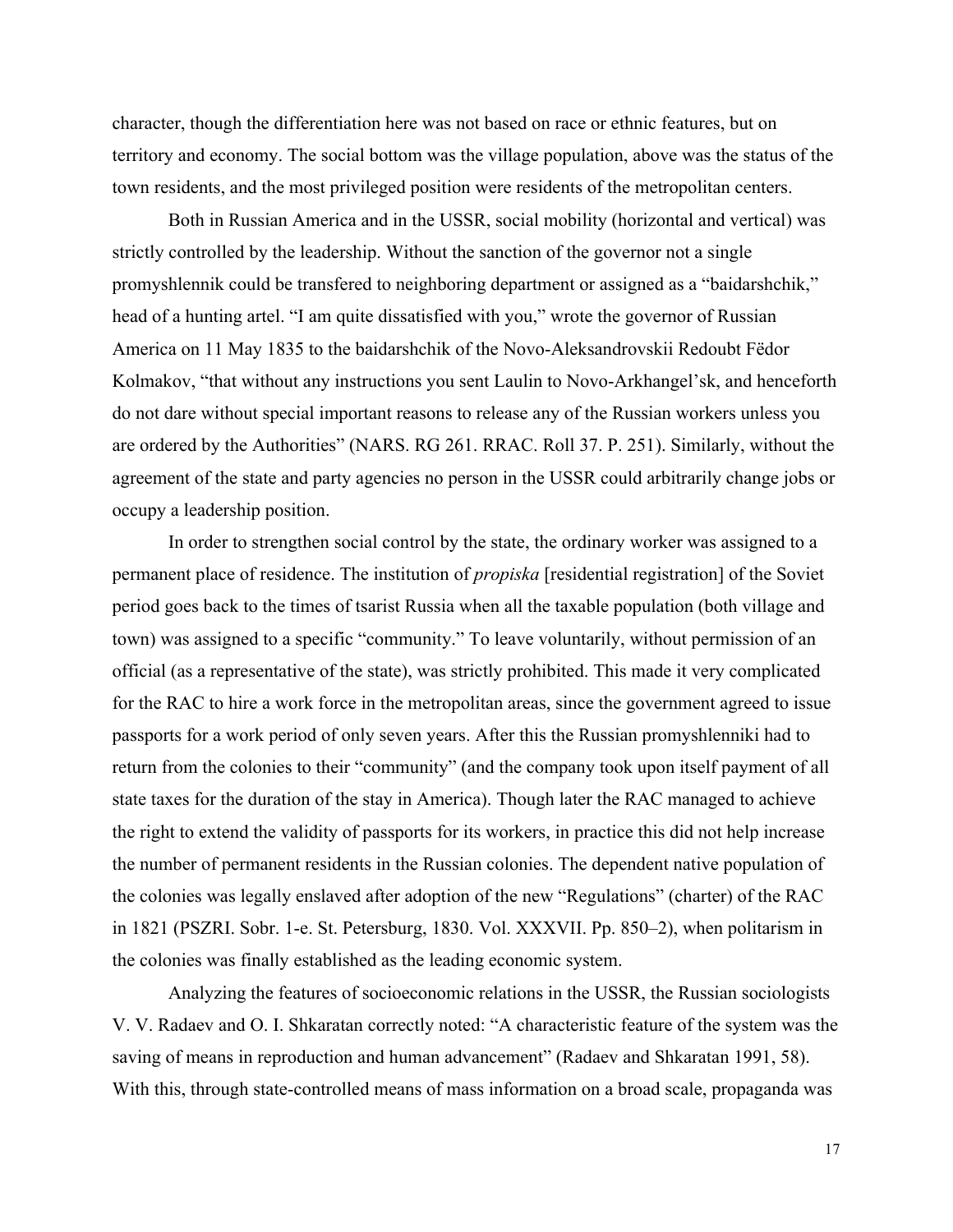carried out among the ordinary people for a modest way of life, rebuking philistinism and acquisition of wealth. In Russian America, such policy was legally reinforced. In the RAC Charter § 176 of 1844, the governor was directed to "observe that no luxury was introduced into the colonies" (PSZRI. Sobr. 2-e. St. Petersburg, 1844. Vol. XIX. P. 629). The essence of such regulations consisted of the desire of Soviet and company leadership to minimize the cost of the labor force and increase the volume of exploitation.

On the other hand, the established politarian system was motivated to preserve the social stability for the normal process of economic reproduction. Therefore, it provides certain guarantees of minimum subsistence for the broad strata of the population. Thus, from 1818, the Russian promyshlenniki received a monthly allowance of flour or grain from the company (increased for families), and a sort of consumption insurance funds were formed for the Aleuts and other dependent natives through public warehouses of food, which were distributed to the needy in case of hunger. Similarly, though invariably larger, were consumption funds in the USSR. As acknowledged by the auditor P. N. Golovin in the early 1860's, in Russian America there were no beggars in the full sense of the word, although the native population lived rather poorly (RGA VMF. F. 224. Op. 1. D. 304. L. 35). The situation in the USSR was very similar.

What is more, with the occurrence of a shortage in the work force (the consequence of high mortality because of over-exploitation, wars, and epidemics) the state, as the supreme owner not only of the primary means of production, but also of labor resources, was forced out of necessity to strengthen its social policy. This explains the periodic surges of "paternalism" in the policies of the tsarist administration toward the native population of Russian America, going back to the roots of the surges in the 18th century. Thus, Siberian authorities demanded that sailors and promyshlenniki who were departing to the Aleutian Islands and Alaska to treat the natives with "tenderness" and not permit during the hunt any of the abuses that took place in the past. "And for failure to comply with the command a fine will be prescribed," the Irkutsk governor F. G. Nemtsov wrote in instructions to merchants on 16 September 1778. "Whoever will put his old reasoning above the stated cautions and, not submitting to common sense, will neglect or through dark rudeness make any insult and insolent violence to the island residents... that one will be convicted as a violator of high monarchical intentions" (Narochnitskii 1989, 176).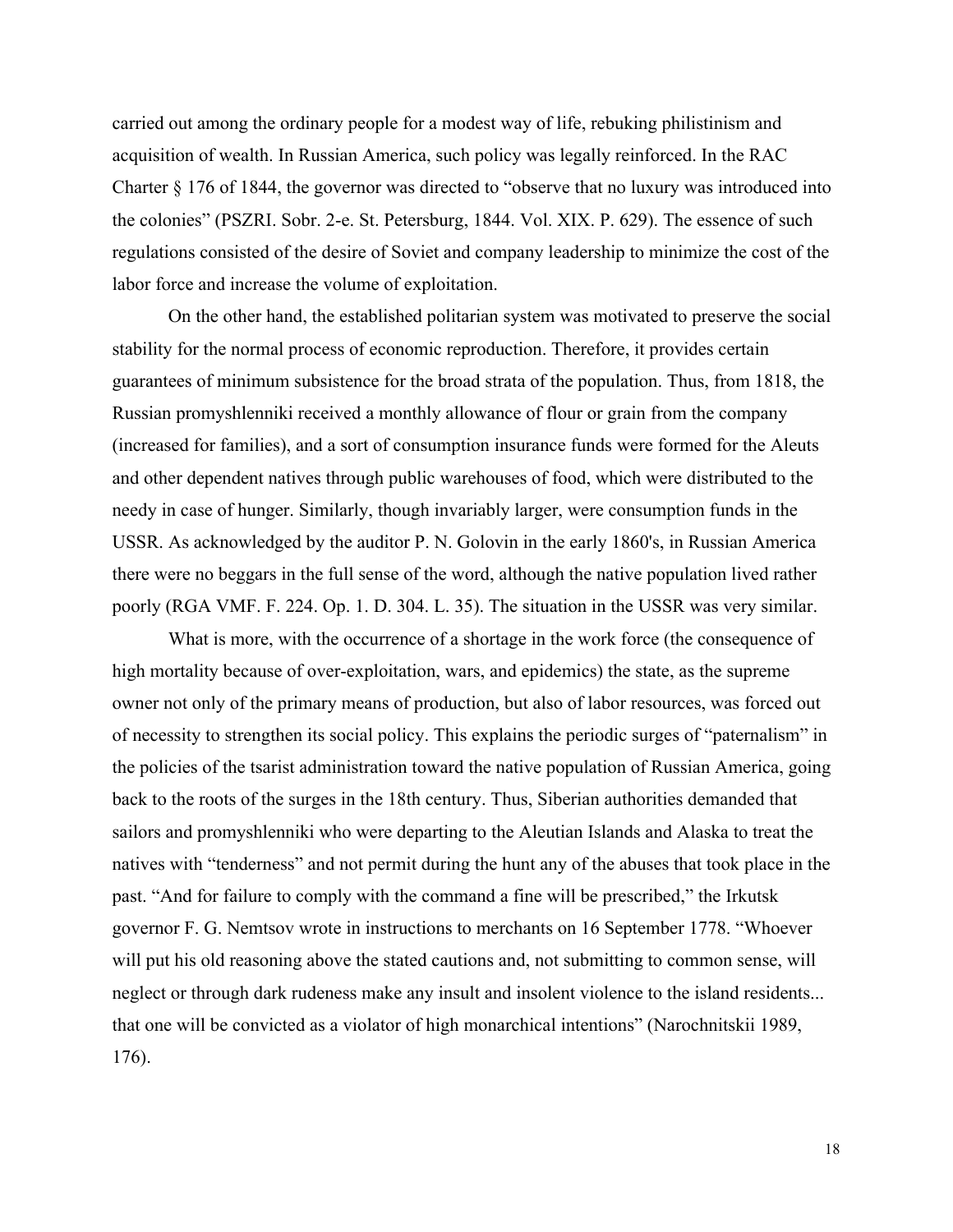Later, the Siberian administration and central government continued more or less to regularly follow policies of protection and "paternal care" toward the native population of Russian America. Noticing this circumstance, the Moscow researcher A. A. Istomin explains it as the psychology of mistrust of tsarism toward private entrepreneurial initiatives and its concern for maintaining its own authority in the eyes of the public by defending the natives from the tyranny of merchant capital (Istomin 1985, 149). The overwhelming majority of Soviet and partly Russian researchers wrote about the special "humanism" of Russian colonization of the New World, in radical difference from the Spanish and Anglo-American, for which conquest, plunder, and extermination of the natives of America and Australia was characteristic (Efimov 1969, 473; 1971b, 165; Lyapunova 1987, 50–2; Chistyakova 1993, 126). In fact, the very relative "humanity" of Russian colonization is explained not by psychological factors and not by concern of the tsarist government about its own image in the eyes of the public (tsarism gave this serious significance only in the foreign affairs sphere). The point is the politarian essence of the metropolis. The state, viewing natives as its subjects, that is, its "property" and source of replenishment of the treasury (by means of collection of natural tribute—taxes, performance of duties, and so on), tried to defend them from the lawlessness of private individuals and merchant companies, and later, the RAC. British, and later also American colonization, carried out by private individuals and organizations, usually did not stand on ceremony with the natives, "clearing" them from huge territories (in America, Australia, and other colonies) for more effective and profitable use of the land. It is here that Russian politarian colonization primarily differs from capitalistic Anglo-American.

Paternalism began to manifest itself especially clearly in Russian America beginning in the 1820s, when representatives of the state—naval officers—arrived to the authorities in the colonies and state control was increased over the activities of the RAC. The colonial leadership was forced to strengthen care of the dependent natives because of the sharp reduction in their numbers (at a minimum, by one-third) in comparison with the beginning of the century. Therefore, at the beginning of the 1820s, *kayurstvo*, de facto slavery of part of the native population of the colonies, was abolished in Russian America. The dependent natives were supplied with food from the RAC warehouses in case of hunger, were given small-pox vaccinations, and so on (Grinёv 2018, 93–182). Similarly, the huge losses suffered by the Soviet people during the years of the Second World War (1941–1945) and a slowing in the tempo of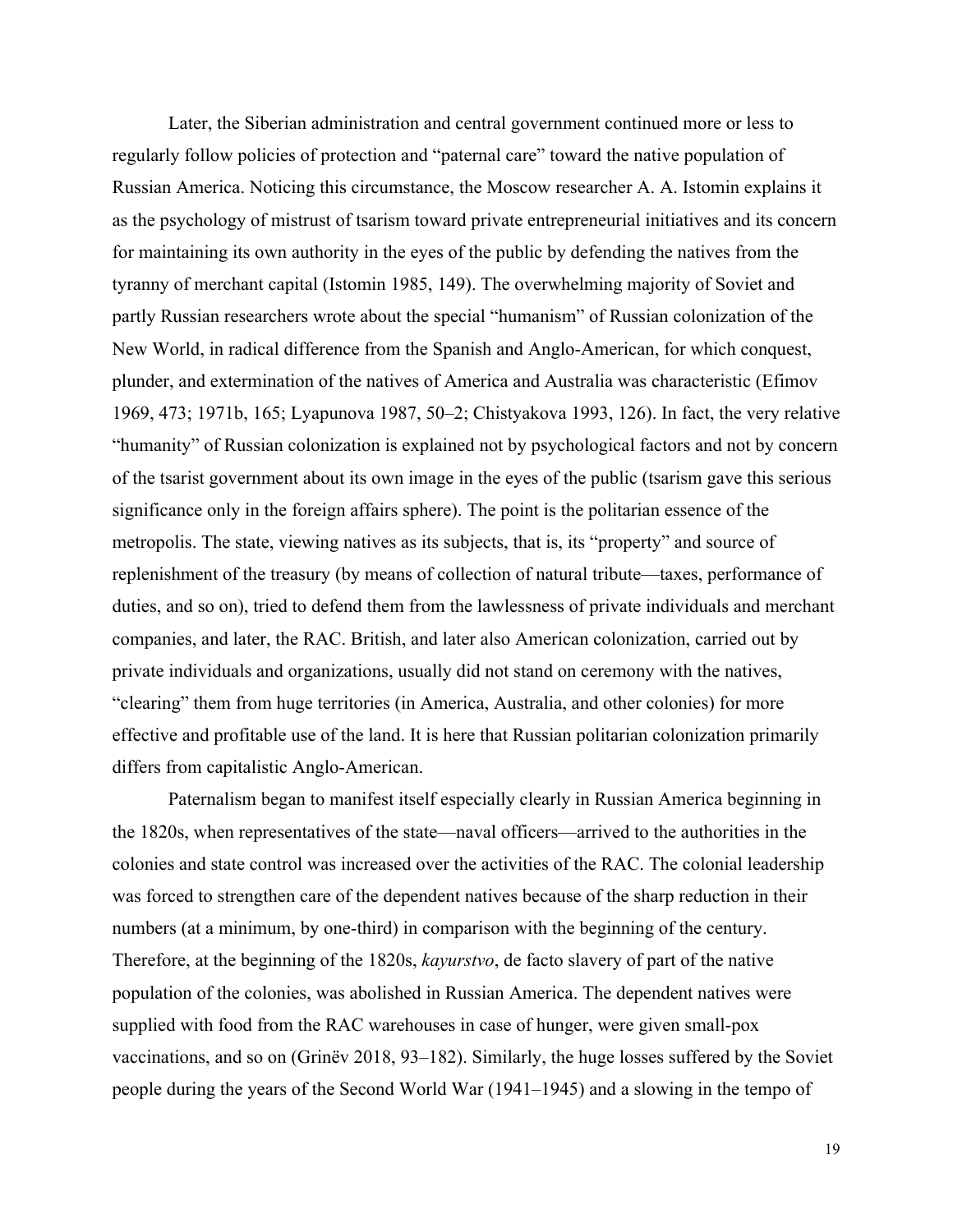population growth forced N. S. Khrushchev and the party he led to turn serious attention to the development of the social sphere. House construction was increased and attempts were made through the development of virgin lands to increase the supply of grain to the population, and so on. This was carried out, naturally, not from altruistic considerations, but by reason of extensive development of the "Socialistic" economy, requiring involvement in the production of new workers, who had become scarce. Continuing the Stalinist practice of over-exploitation in the GULAG camps meant aggravating this problem even more. Therefore, in the 1950s, Khrushchev liquidated the primary "islands of the GULAG archipelago." And with his successors, the farm workers received passports, that is, relative freedom from collective farms and state serfdom. An additional stimulus for strengthening the social policy was the increased activities of the USSR in the international arena in the post-war years and the necessity, as a consequence, of maintaining the authority of the "socialist system" in the eyes of the world community by abandoning the most odious forms of exploitation of its own population.

At the beginning of the 1960s, a system of social guarantees in the USSR received completed status in the form of practically full employment, small stable incomes for halfhearted work, and confidence and peace of mind that come with the lack of competition. "As a result," write V. V. Radaev and O. I. Shkaratan, "the initiative of the population died, the people simply had forgotten how to make decisions independently and to bear basic responsibility for them" (Radaev and Shkaratan 1991, 58). Full dependence of the worker on the will of the leadership, behind which stood the all-powerful state, and weak interest in the results of their own labor generated the corresponding psychological stereotypes. Lack of initiative, laziness, blind adherence to any orders of the authorities, and conformism were the most characteristic features of the "new Soviet person." Similarly, in just a few decades, the psychology of the dependent natives in Russian America underwent drastic changes. At the beginning of the 1860s, S. S. Kostlivtsov wrote regarding this: "[...] Now both the internal and external life of the Aleut has completely changed—from a pagan he became a Christian—from a wild robber that lived by raiding and robbery he became a meek citizen—from wild and willful he became obedient and submissive to the authorities placed over him" (*Doklad Komiteta* [...], 1863, 103). And a colleague of Kostlivtsov, Captain-Lieutenant P. N. Golovin, added, not without irony, that if the leadership suddenly ordered the Aleuts to adopt Islam, then "tomorrow they will be the most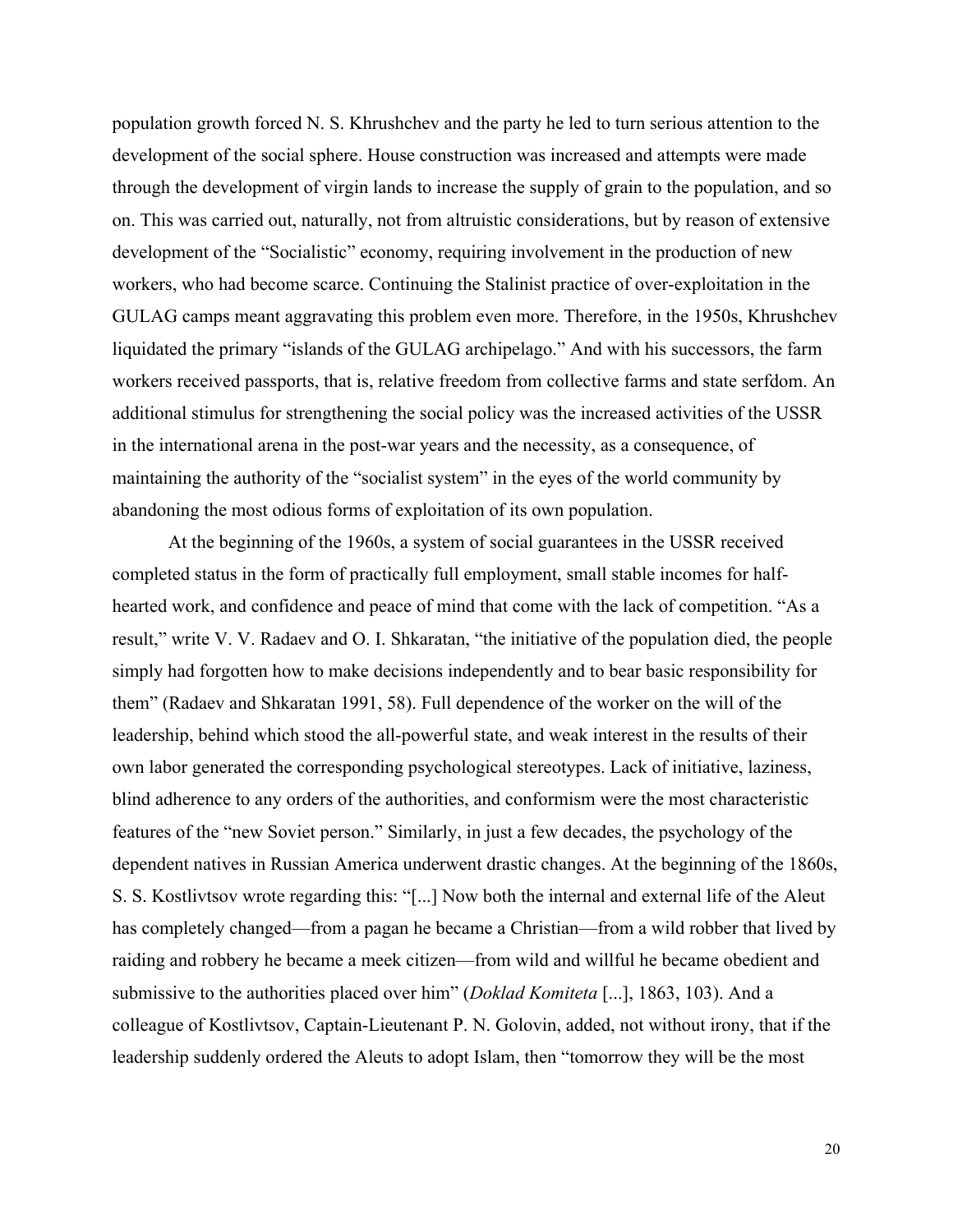devout Mohammedans" (Golovin 1862, 39). Thus, even in the psychological realm, clear analogies and parallels were observed that took place in Russian America and the USSR.

A politarian system based on monopoly will naturally generate in the spiritual-ideological sphere the same monopolistic unity that will be implanted by the state. In the case of Russian America, it was Orthodox Christianity, and in the case of the Soviet Union, it was the communist ideology that was mandatory for all.

As we see, in spite of the colossal differences between Russian America and the USSR, based on many parameters (noncoincidence of the historical period of existence, orientations of economic branches, differences of the basic composition of population, and so on), striking typological similarity is observed between them. With this, the socioeconomic models of Russian America and the USSR were even closer to each other than to tsarist Russia of the 18th and the first half of the 19th centuries. The latter did not have a total monopoly that was observed in the Russian colonies, nor did the Soviet Union, since together with supreme state ownership there existed, though in subordinate form, private-personal property in the form of landlord ownership and capitalistic enterprise.

Here it must be noted that the dynamics of the socioeconomic development of Russian America and the USSR also demonstrate clear similarity in their basic stages. Thus, the original multifaceted economic base of the Russian colonies and the USSR (of the period of the New Economic Policy) is replaced by the triumph of state-monopoly politarism. Then a turbulent stage in its extensive development follows due to over-exploitation of the population and natural wealth (the "Baranov era" in Alaska and the period of Stalinist five-year plans). After this comes a relatively calm period of economic stagnation and social stability, ending with economic crisis and political collapse: the sale of the colonies in 1867 and the disintegration of the USSR in 1991. Both these dramatic processes had a similar economic base, namely, the impossibility to endure economic competition with developed capitalism either in tempo of growth of labor production, or in the quality of production and security of the welfare of the population. It is obvious that before us is the manifestation of a universal historical pattern: *the character and development of any society will be determined by the type of ownership dominating in it*. The task of historical science is not only to collect facts and to know historical events, but to properly understand their character.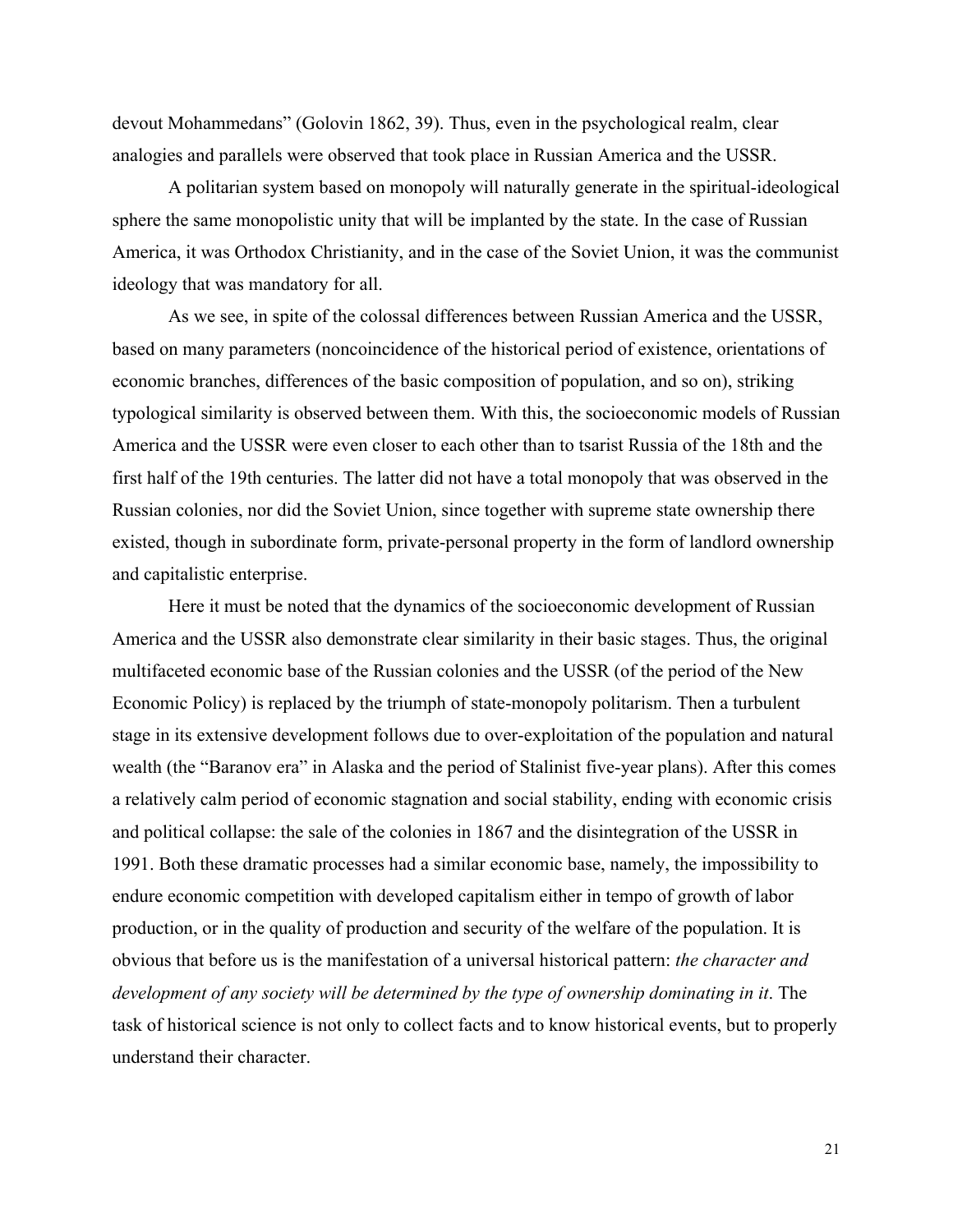# References

### Archival

AVPRI—Arkhiv vneshnei politiki Rossiiskoi imperii [Archive of Foreign Affairs of the Russian Empire]. F. RAK. Op. 888. D. 20. L. 118 ob.–120 "Kniga yasashnogo sboru, dannaya morekhodu i peredovshchiku Ivanu Solov'evu dlya sboru s yasashnykh aleut promyslov tamoshnikh narodov v kaznu yasaka. Avgusta 2 dnya 1764 goda" [The Book of Tribute Given to Mariner and Leader Ivan Solov'ev for Collection from Tributary Aleuts of Tribute for the Treasury from the Hunting of the People There. August 2, 1764].

- NARS—National Archives and Record Service. Washington (D.C.). RG 261. RRAC.
- PSZRI—Polnoe sobranie zakonov Rossiiskoi imperii [The Complete Collection of Laws of the Russian Empire]. Sobr. 1-e. St. Petersburg, 1830. Vol. XXV. Pp. 700–4.
- RGA VMF—Rossiiskii gosudarstvennyi arkhiv Voenno-morskogo flota [Russian State Archive of the Navy]. F. 224. Op. 1. D. 304. L. 35.

# Bibliographic

- Agranat, G. A. "Ob osvoenii russkimi Alyaski" [About the Development by Russians of Alaska]. *Letopis' Severa* [Chronicle of the North]. Moscow, vol. 5. 1971.
- Agranat, G. A. "Sud'by Russkoi Ameriki" [The Fate of America]. *SShA. Ekonomika, politika, ideologiya* [The USA. Economics, Politics, and Ideology] 11 (1997).
- Andreev, A. I., ed. *Russkie otkrytiya v Tikhom okeane i Severnoi Amerike v XVIII veke. Sb. dokumentov* [Russian Discoveries in the Pacific Ocean and North America in the 18th Century. Collection of Documents]. Moscow, 1948.
- Bessonova, O. E. "Razdatochnaya ekonomika kak rossiiskaya traditsiya" [Distribution Economics as a Russian Tradition]. *Obshchestvennye nauki i sovremennost'* [Social Science and Modernity] 3 (1994).
- Bessonova, O. E. "Razdatochnaya ekonomika v retrospektive" [Distribution Economics in Retrospective]. *Obshchestvennye nauki i sovremennost'* [Social Science and Modernity] 4 (1998): 85–100.

Chistyakova, E. V. *Russkie stranitsy Ameriki* [Russian Pages of America]. Moscow, 1993*.* 

#### *Doklad Komiteta* [...]

*Doklad Komiteta ob ustroistve russkikh amerikanskikh kolonii* [Report of the Committee on the Organization of the Russian-American Colonies]. St. Petersburg, 1863.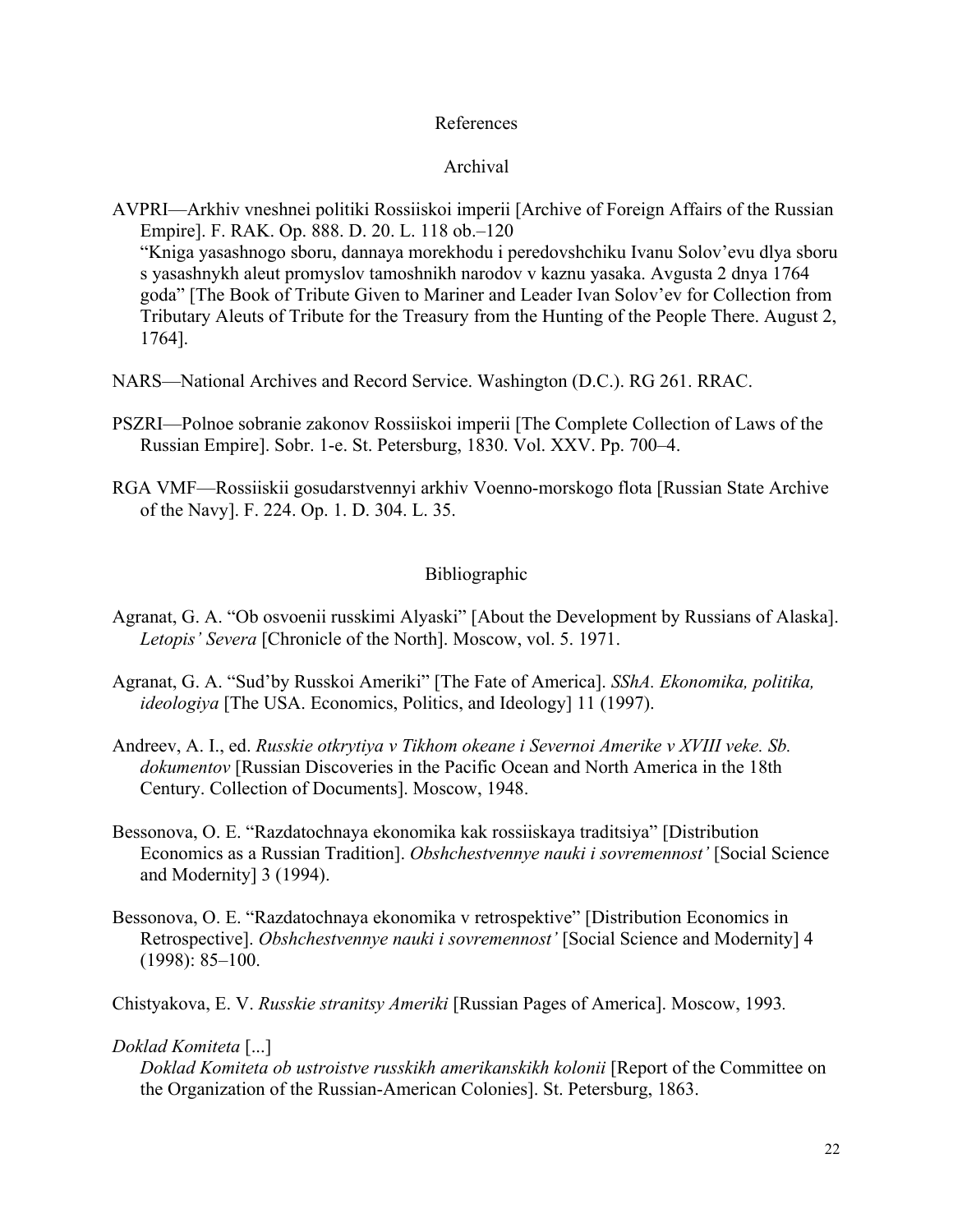- Efimov, A. V. *SShA: puti razvitiya kapitalizma* [The USA: Routes of Development of Capitalism]. Moscow, 1969.
- Efimov, A. V. *Iz istorii velikikh russkikh geograficheskikh otkrytii* [From the History of Great Russian Geographic Discoveries]. Moscow, 1971a.
- Efimov, A. V. *Iz istorii russkikh geograficheskikh otkrytii* [From the History of Russian Geographical Discoveries]. Moscow, 1971b.
- Gibson, J. R. *Imperial Russia in Frontier America. The Changing Geography of Supply of Russian America, 1784–1867*. New York, 1976.
- Gibson, J. R. "Old Russia in the New World: Adversaries and Adversities in Russian America." In *European Settlement and Development in North America: Essays on Geographical Change in Honour and Memory of Andrew Hill Clark*, edited by J. R. Gibson, 48, 57. Toronto, Buffalo: University of Toronto Press, 1978.
- Gibson, J. R. "Russian Expansion in Siberia and America: Critical Contrasts." In *Russia's American Colony*, edited by S. F. Starr, 32–40. Durham: Duke University Press, 1987.
- Gibson, J. R. "The Rush to Meet the Sun: An Essay on Russian Eastward Expansion." *Siberica* 1, no. 1 (1990).
- Golovin, P. N. "Obzor russkikh kolonii v Severnoi Amerike" [Review of the Russian Colonies in North America]. *Morskoi sbornik* [Naval Collection] LVII (57) (1862).
- Grinëv, A. V. "Nekotorye tendentsii v otechestvennoi istoriografii rossiiskoi kolonizatsii Alyaski" [Some Tendencies in Russian Historiography on Russian Colonization of Alaska]. *Voprosy istorii* [Questions of History] 11 (1994).
- Grinëv, A. V. "'Kolonial'nyi politarizm' v Novom Svete" ["Colonial Politarism" in the New World]. *Etnograficheskie issledovaniya* [Ethnographic Research] 4 (1996).
- Grinëv, A. V., and M. P. Iroshnikov. "Rossiya i politarizm" [Russia and Politarism]. *Voprosy istorii* [Questions of History] 7 (1998).
- Grinëv, A. V. "Tuzemtsy Alyaski, russkie promyshlenniki i Rossiisko-Amerikanskaya kompaniya: sistema ekonomicheskikh otnoshenii" [Natives of Alaska, Russian Promyshlenniki, and the Russian-American Company: A System of Economic Relations]. *Etnograficheskie issledovaniya* [Ethnographic Research] 3 (2000): 74–88.
- Grinëv, A. V. "O rossiiskoi kolonizatsii Alyaski" [On the Russian Colonization of Alaska]. *Izvestiya Akademii nauk. Ser. geograf*. [News of the Academy of Sciences. Geographic Series] 4 (2002): 112–121.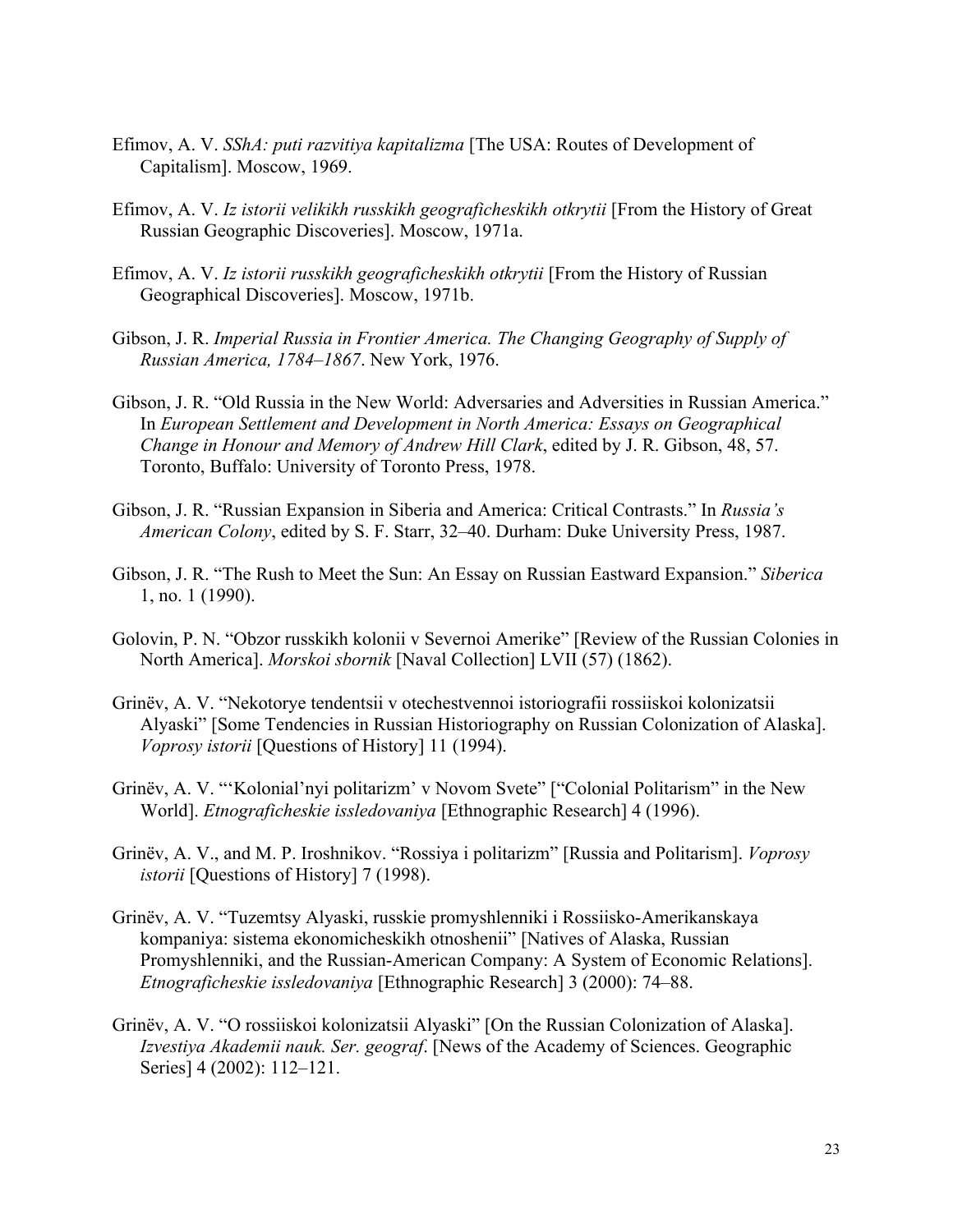- Grinëv, A. V. *Alyaska pod krylom dvuglavogo orla (rossiiskaya kolonizatsiya Novogo Sveta v kontekste otechestvennoi i mirovoi istorii)* [Alaska under the Wing of the Two-Headed Eagle (Russian Colonization of the New World within the Context of Russian and World History)]. Moscow, 2016.
- Grinëv, A. V. "October 1917: An Armed Revolt of the Masses, Bolshevik Coup, a Socialist Revolution, or Something Else?" *Herald of the Russian Academy of Sciences* 87, no. 5 (2017): 426–431.
- Grinёv, A. V. "Social Policy in Russian America." In *Alaska: Economic, Environmental, and Social Issues*, 93–182. New York, 2018.
- Istomin, A. A. "Russko-tlinkitskie kontakty (XVIII–XIX vv.)" [Russian-Tlingit Contacts (18th– 19th Centuries)]. *Istoricheskie sud'by amerikanskikh indeitsev* [The Historical Fate of the American Indians]. Moscow, 1985.
- Istomin, A. A. "Nachalo sozdaniya 'obshchikh selenii' na ostrove Kad'yak v Russkoi Amerike (1839–1842 gg.)" [The Beginning of the Creation of "Common Villages" on the Island of Kodiak in Russian America (1839–1842)]. *Etnograficheskoe obozrenie* [Ethnographic Review] 5 (1998).
- Khlebnikov, K. T. *Russkaya Amerika v "zapiskakh" Kirila Khlebnikova: Novo-Arkhangel'sk* [Russian America in the "Notes" of Kiril Khlebnikov: Novo-Arkhangel'sk]. Moscow, 1985.
- Lenin, V. I. "Gosudarstvo i revolyutsiya" [State and Revolution]. *Polnoe sobranie sochinenii*  [Complete Collected Works], 5th edition, vol. 33. Moscow, 1974.
- Lyapunova, R. G. "K probleme etnokul'turnogo razvitiya amerikanskikh aleutov (so vtoroi poloviny XVIII v. do nashikh dnei)" [On the Problem of Ethnocultural Development of the American Aleuts (From the Second Half of the 18th Century to Our Days]. In *Istoricheskie sud'by amerikanskikh indeitsev* [The Historical Fate of the American Indians]. Moscow, 1985.
- Lyapunova, R. G. *Aleuty: Ocherki etnicheskoi istorii*. Leningrad, 1987 [Published in English as *Aleuts: An Outline of the Ethnic History*. Anchorage, Alaska: National Park Service, 2017]
- Makarova, R. V. *Russkie na Tikhom okeane vo vtoroi polovine XVIII v.* [Russians on the Pacific Ocean in the Second Half of the 18th Century]. Moscow, 1968.
- Mironov, I. B. *Rokovaya sdelka: kak prodavali Alyasku* [The Fatal Bargain: How Alaska Was Sold]. Moscow, 2007.
- Narochnitskii, A. L., ed. *Russkie ekspeditsii po izucheniyu severnoi chasti Tikhogo okeana vo vtoroi polovine XVIII v. Sb. dokumentov* [Russian Expeditions for the Study of the Northern Part of the Pacific Ocean in the Second Half of the 18th Century. Collection of Documents]. Moscow, 1989.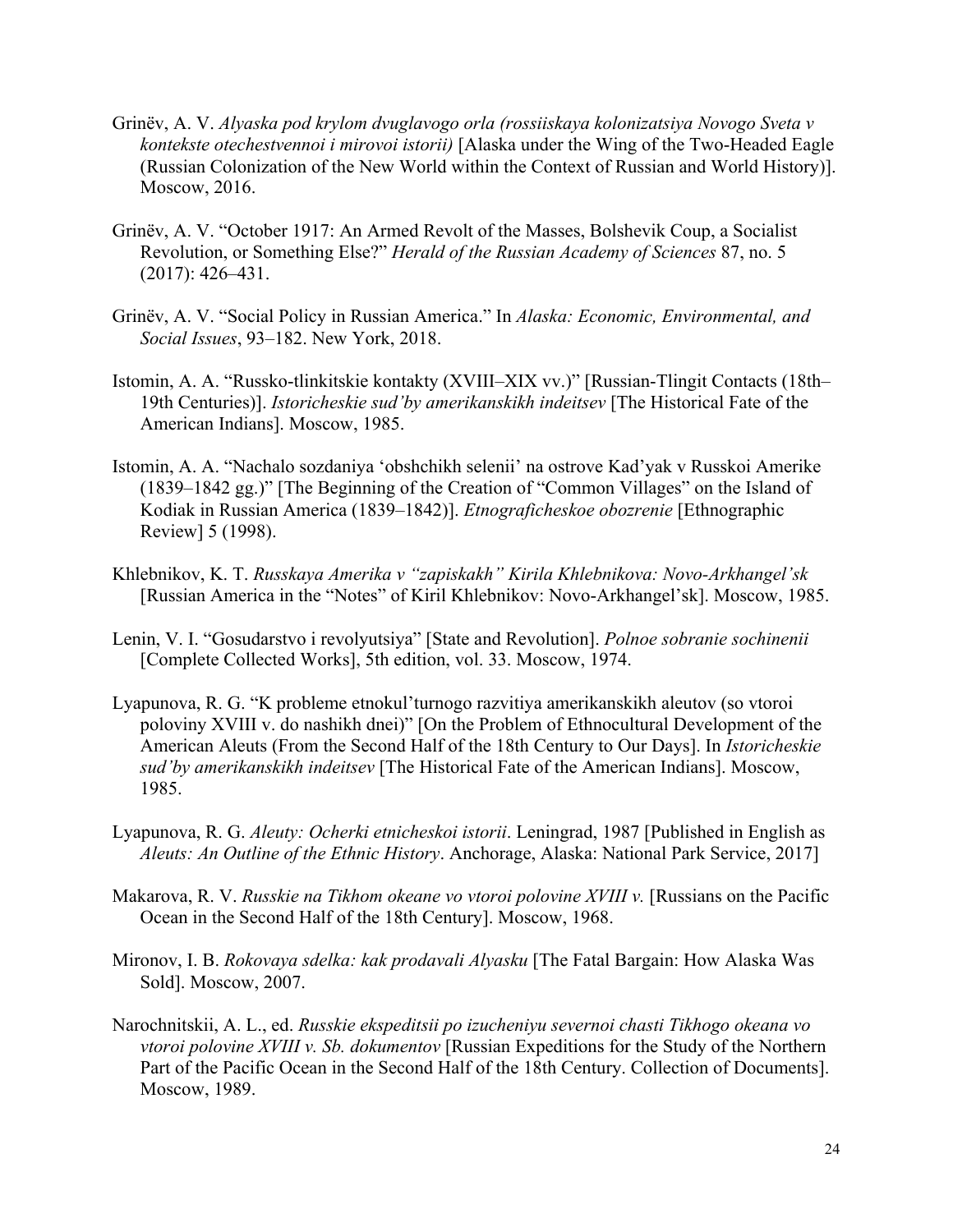- Okun', S. B. *Rossiisko-Amerikanskaya kompaniya* [The Russian-American Company]. Moscow; Leningrad, 1939.
- Pierce, R. A. "The Russian-American Company Currency." *Bering and Chirikov: The American Voyages and Their Impact*, edited by O. W. Frost. Anchorage, Alaska, 1992.
- Popov, V. P. "Gosudarstvennyi rezerv khleba v SSSR i sotsial'naya politika" [State Reserve of Grain in the USSR and Social Policy]. *Sotsiologicheskie issledovaniya* [Sociological Research] 5 (1998).

#### *Prilozheniya k Doklad Komiteta* [...]

*Prilozheniya k Doklad Komiteta ob ustroistve russkikh amerikanskikh kolonii* [Application to the Report of the Committee on the Organization of the Russian-American Colonies]. St. Petersburg, 1863.

- Radaev, V. V., and O. I. Shkaratan. "Vlast' i sobstvennost'" [Authority and Ownership]. *Sotsiologicheskie issledovaniya* [Sociological Research] 1 (1991).
- Schweitzer, P. P., E. V. Golovko, and N. B. Vakhtin. "Mixed Communities in the Russian North; Or, Why Are there No 'Creoles' in Siberia?" *Ethnohistory* 60, no. 3 (2013).
- Semenov, Yu. I. "Tipologiya rannikh form ekspluatatsii" [The Typology of Early Forms of Exploitation]. *Narody Azii i Afriki* [Peoples of Asia and Africa] 2 (1988).
- Semenov, Yu. I. *Ekonomicheskaya etnologiya* [Economic Ethnology]. Moscow, 1993. Bks. 1–3.
- Semenov, Yu. I. *Politarnyi ("aziatskii") sposob proizvodstva: Sushchnost' i mesto v istorii chelovechestva i Rossii. Filosofsko-istoricheskie ocherki* [The Politarian ("Asiatic") Method of Production: The Essence and Place in the History of Humanity and Russia. Philosophical-Historical Essays]. Moscow, 2008.
- Sgibnev, A. "Istoricheskii ocherk glavneishikh sobytii v Kamchatke" [A Historical Essay on the Main Events in Kamchatka]. *Morskoi sbornik* [Naval Collection] 7 (1869).
- Voslenskii, M. S. *Nomenklatura. Gospodstvuyushchii klass Sovetskogo Soyuza* [Nomenclature. The Ruling Class of the Soviet Union], 267–350, Moscow, 1991.
- Volynchuk, A. B., and V. G. Shvedov. "Geopoliticheskie aspekty osvoeniya russkimi lyud'mi Severnoi Ameriki" [The Geopolitical Aspects of the Opening Up of North America by the Russian People]. *Vestnik Vladivostokskogo gosudarstvennogo universiteta ekonomiki i servisa* [Bulletin of the Vladivostok State University of Economics and Service] 1, no. 10 (2011).
- Zagoskin, L. A. *Peshekhodnoe puteshestvie leitenanta flota po russkim vladeniyam v Amerike* [A Pedestrian Travel of the Fleet Lieutenant in Russian Possessions in America]. Moscow, 2017